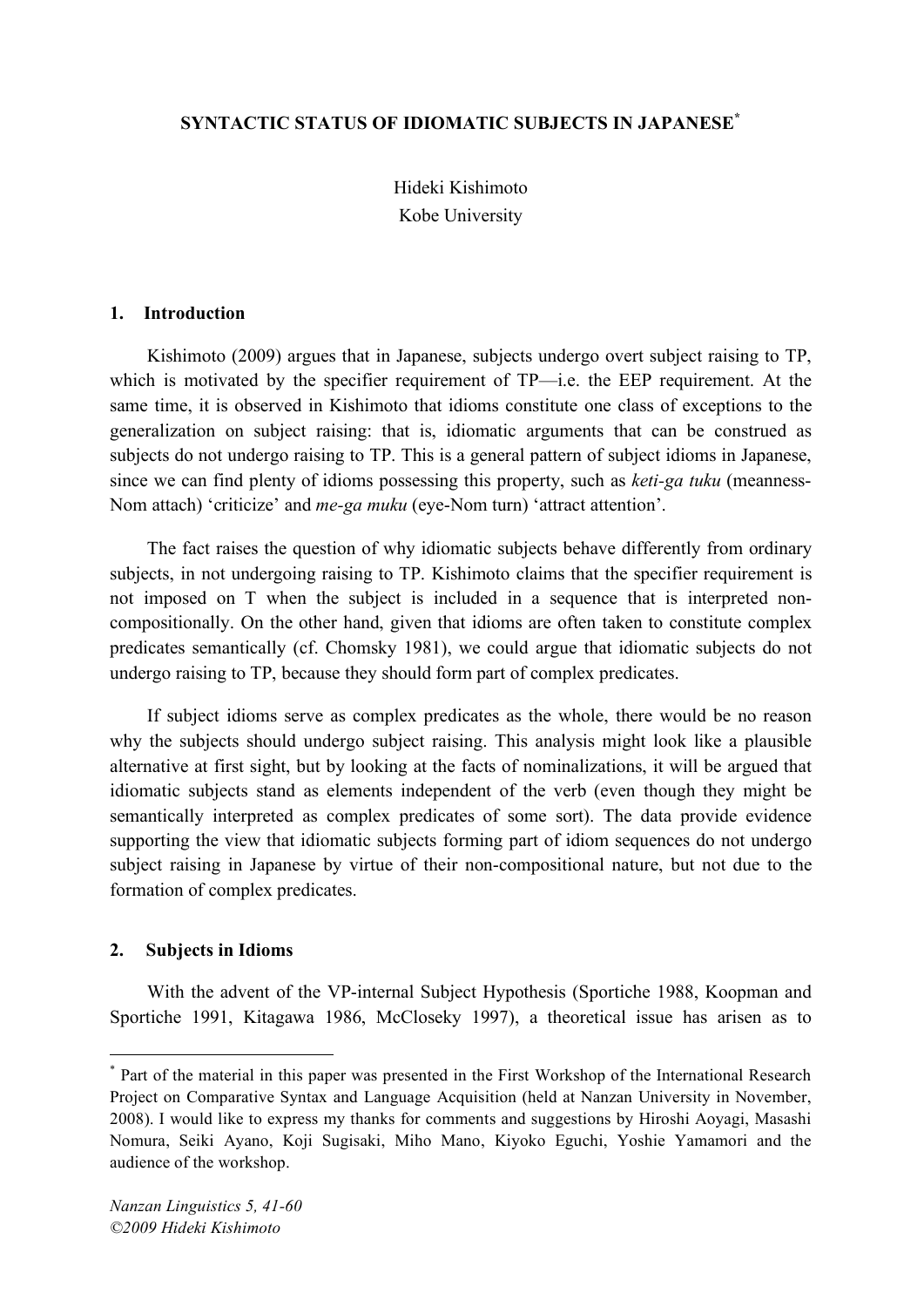whether or not subjects are raised to TP in Japanese. Broadly speaking, two different views are available in the linguistic literature on Japanese. Miyagawa (1989) and Kishimoto (2001) maintain that in Japanese, just like English, a specifier requirement is imposed on TP—i.e. the EEP requirement, and hence subjects are located in Spec of  $TP<sup>1</sup>$ . On the other hand, Fukui (1986, 1995) claims that in Japanese, unlike English, subjects remain VP-internally (see also Kuroda 1988).

Recently, Kishimoto (2009) has provided an array of new data in support of the former view that in Japanese, just like English, subjects should undergo overt raising to TP by virtue of the specifier requirement of TP. Kishimoto argues for the overt subject-raising view, in the light of the focus interpretations available for a *bakari*-sentence like (1).

(1) Kodomo-ga manga-o yon-de-**bakari** i-ru. child-Nom comic-Acc read-Ptcp-only be-Pres 'The child is only reading comics.' (only comics, \*only the child)

As indicated in (1), *bakari* 'only' attached to the *te*-form of the main verb can be associated with the object, but not the subject. Thus, (1) can have an interpretation equivalent to one available for (2b), but not for (2a).

| (2) | a. Kodomo-bakari-ga manga-o yon-de i-ru.   |  |  |
|-----|--------------------------------------------|--|--|
|     | child-only-Nom comic-Acc read-Ptcp be-Pres |  |  |
|     | 'Only the child is reading comics.'        |  |  |

b. Kodomo-ga manga-**bakari**-o yon-de i-ru. child-Nom comic-only-Acc read-Ptcp be-Pres

'The child is reading only comics.'

As is well-observed (see Rooth 1985, and many others), a focus element acquires a syntactic focusing domain, which is determined configurationally with reference to its syntactic position. As discussed by Kuroda (1992), Aoyagi (1999), among others, a focus particle (denoting exclusiveness) positioned to the immediate right of the verb extends its scope over the verb phrase. This suggests that the focus particle *bakari* 'only' attached to the verb takes scope over vP.

Since *bakari* can be associated with the object, but not the subject in (1), Kishimoto (2009) claims that, as a consequence of overt subject raising, the subject in (1) comes to

 $1$  In Miyagawa's more recent work, such as Miyagawa (2001, 2005), it is claimed what can be attracted to Spec of TP is not limited to subjects, on the basis of the scope interaction of a quantifier zen'in 'all' and negation. Saito (2006) argues, however, that the phenomena have to do with something that takes place in a higher domain than the position of subjects. Saito's argument raises an interesting question of whether the scope interaction of quantifiers and negation should take place, but in this paper, we will not go into this discussion.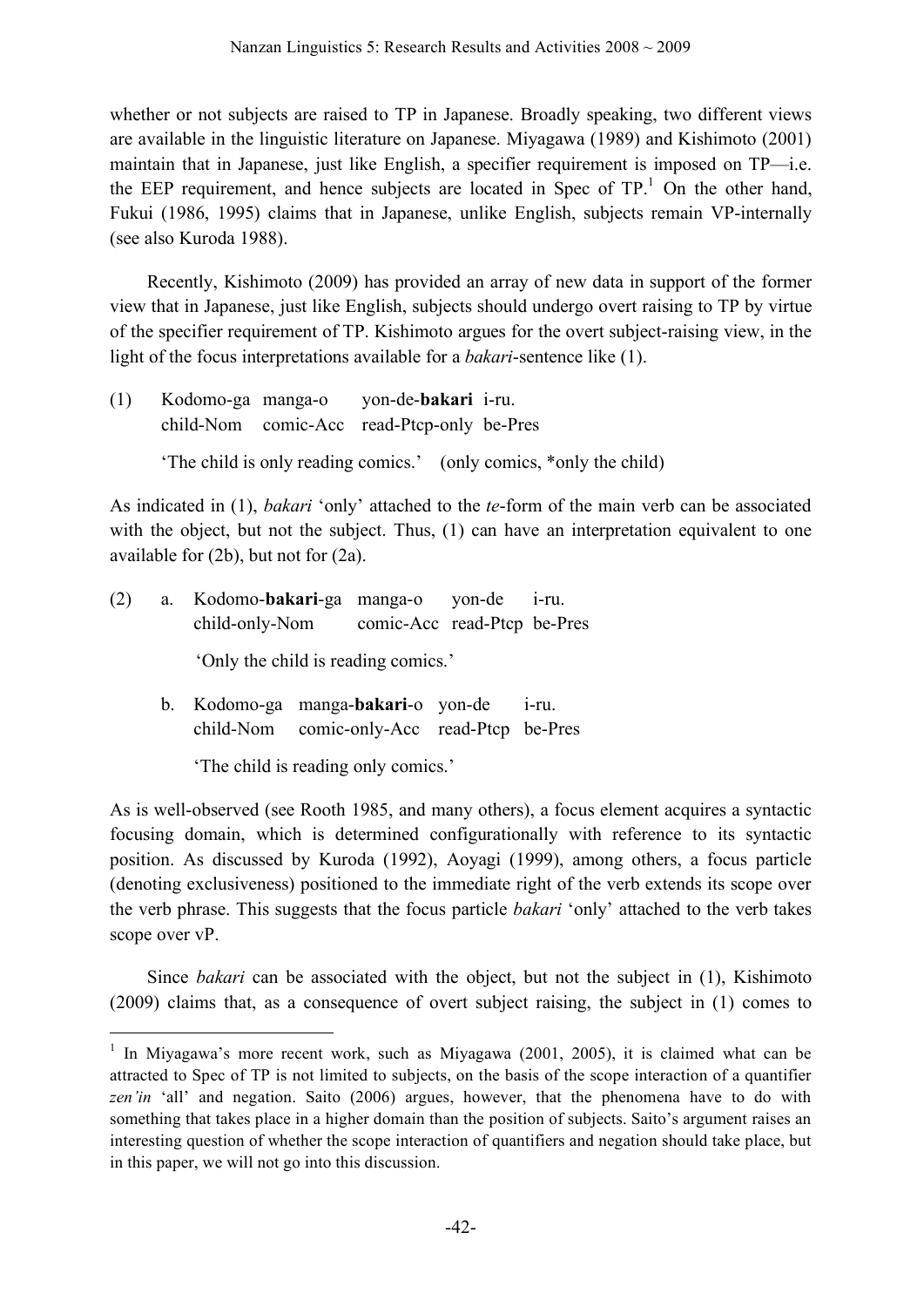occupy Spec of TP, as depicted in (3).

(3) [TP Kodomo-ga [vP Kodomo-ga manga-o yon-de-**bakari** i-ru ]]

One of the main claims advanced by Kishimoto in the light of the focus interpretations available for the *bakari*-constructions is that ordinary nominative subjects undergo subject raising to  $TP.^2$  As observed by Kishimoto, however, one class of exceptions to the generalization is found in idiomatic expressions.

- (4) a. Doodemoii koto-ni me-ga i-ku. trivial thing-Dat eye-Nom go-Pres 'Trivial things attract attention.'
	- b. Mata, ano-hito-ni tuki-ga mawat-ta. again that-person-to attach-Nom turn-Past 'That person got lucky again.'

In (4), the idiomatic arguments are marked with nominative case. <sup>3</sup> The verbs *iku* 'go' and *mawaru* 'turn' take a nominative subject when used non-idiomatically. We can easily ascertain that the verb *iku* takes a nominative subject, by looking at the facts of subject honorification and reflexivization, both of which have subject orientation.

(5) a. *Ito-sensei-ga* soko-ni o-iki-ni-nat-ta. Ito-teacher-Nom there-to Hon-go-Hon-Past 'Prof. Ito went there.'

> b. Mary<sub>i</sub>-ga zibun<sub>i</sub>-no heya-ni it-ta. Mary-Nom self-Gen room-to go-Past 'Mary went to her room.'

As seen in (5), the nominative phrase can be the target of subject honorification, and also serves as the antecedent of the reflexive *zibun* 'self'. The data show that the nominative phrase is the subject of the clause.

In the case of the idioms in (4), due to the nature of idiomatic arguments, it is not possible to apply the subject tests to the nominative expressions in order to confirm their

<sup>&</sup>lt;sup>2</sup> We will not discuss non-canonical subjects as well as dative subjects, which do not fall under the scope of the present paper. For the details of the discussion on the non-canonical subjects, see Kishimoto (2009).

<sup>&</sup>lt;sup>3</sup> Most typically, the idiomatic arguments are body-part expressions, but sometimes include other types of expressions such as those given in (4).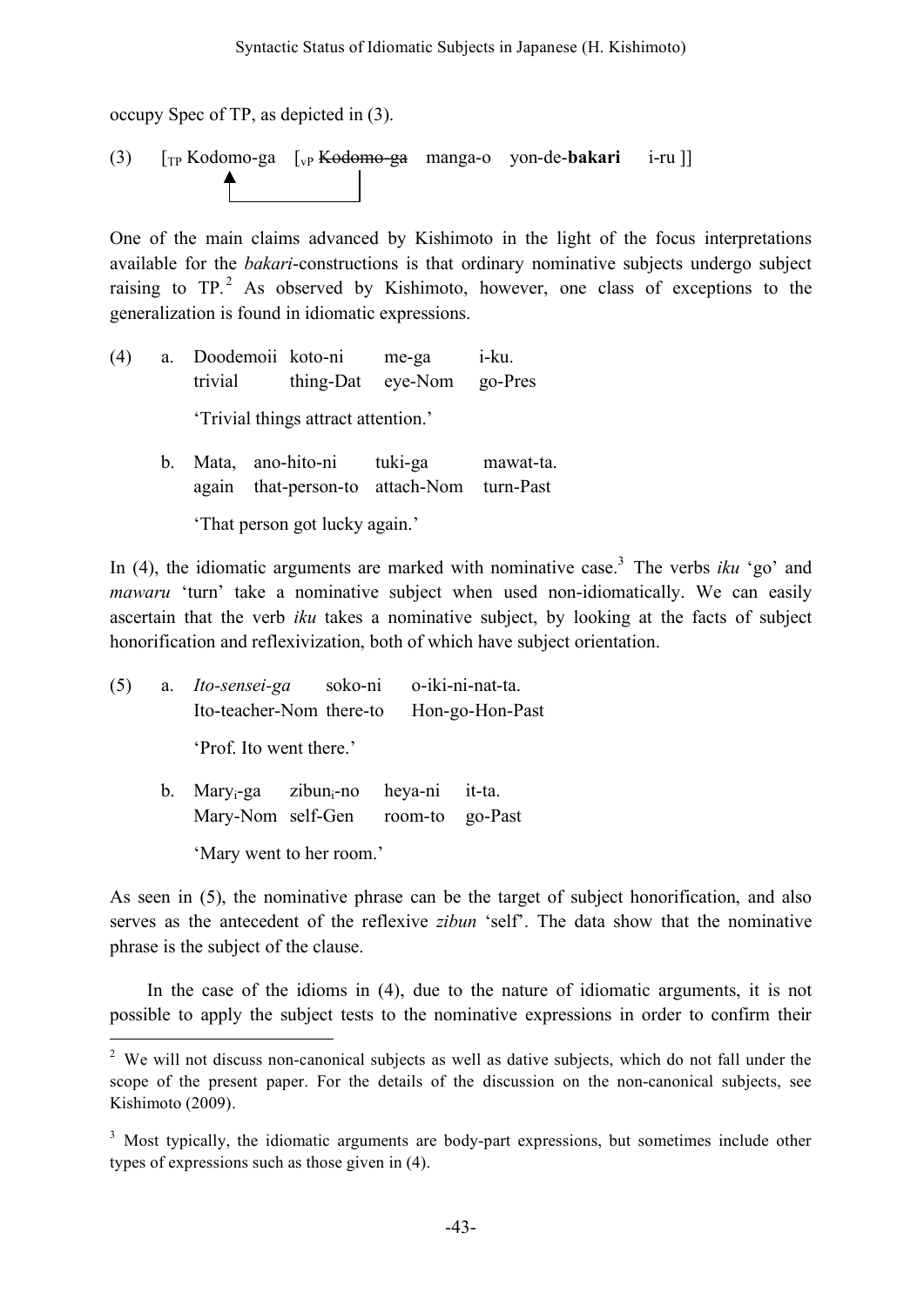syntactic status. However, given that the subjects of these verbs (in non-idiomatic uses) are marked with nominative case, we can hypothesize that the nominative phrases are identified as the subjects of the idiomatic clauses.

As argued by Kishimoto (2009), there is good reason to believe that the nominativemarked idiomatic expressions are not raised to Spec of TP. In both idioms in (4), when the focus particle *bakari* is attached to the *te*-form of the verb, it can be associated with the dative phrase, as seen in  $(6)$ .<sup>4</sup>

| (6) |                                                 | a. Doodemoii koto-ni me-ga |  |  | it-te-bakari i-ru.                     |  |
|-----|-------------------------------------------------|----------------------------|--|--|----------------------------------------|--|
|     |                                                 | trivial                    |  |  | thing-Dat eye-Nom go-Ptcp-only be-Pres |  |
|     | 'Only trivial things are attracting attention.' |                            |  |  |                                        |  |

b. *Ano-hito-ni* tuki-ga mawat-te-**bakari** i-ru. that-person-to attach-Nom turn-Ptcp-only be-Pres

'Only that person's is getting lucky.'

This fact suggests that the dative phrase is located within vP. Furthermore, the examples in (7) indicate that the nominative phrases cannot be moved across the dative phrases via scrambling.

(7) a. ?\*Me-gai doodemoii koto-ni *t*<sup>i</sup> ik-u. eye-Nom trivial thing-Dat go-Pres 'Trivial things attract attention.' b.?\*Mata, tuki-gai ano-hito-ni *t*<sup>i</sup> mawat-ta. again attach-Nom that-person-Dat turn-Past

'That person got lucky again.'

In the idioms at issue, then, the nominative phrase—which constitutes part of the idiomatic sequence—must occur to the right of the dative phrase residing in vP. The data suggest that the nominative-marked expressions in (4) serve as subjects, while remaining in vP-internal position (without subject raising to TP).

- (8) a. [TP [vP Doodemoii koto-ni me-ga ik ] -u ]
	- b. [TP [vP Ano-hito-ni uki-ga mawar] -u ]

Since *iku* 'go' and *mawaru* 'turn' are unaccusative verbs whose sole argument is generated in

<sup>&</sup>lt;sup>4</sup> *Ni*-marking could be either a case marker or a postposition (see Sadakane and Koizumi 1995, Kishimoto 2001). The distinction is not relevant here, and for ease of reference, we will assume that *ni*-marking represents 'dative case'.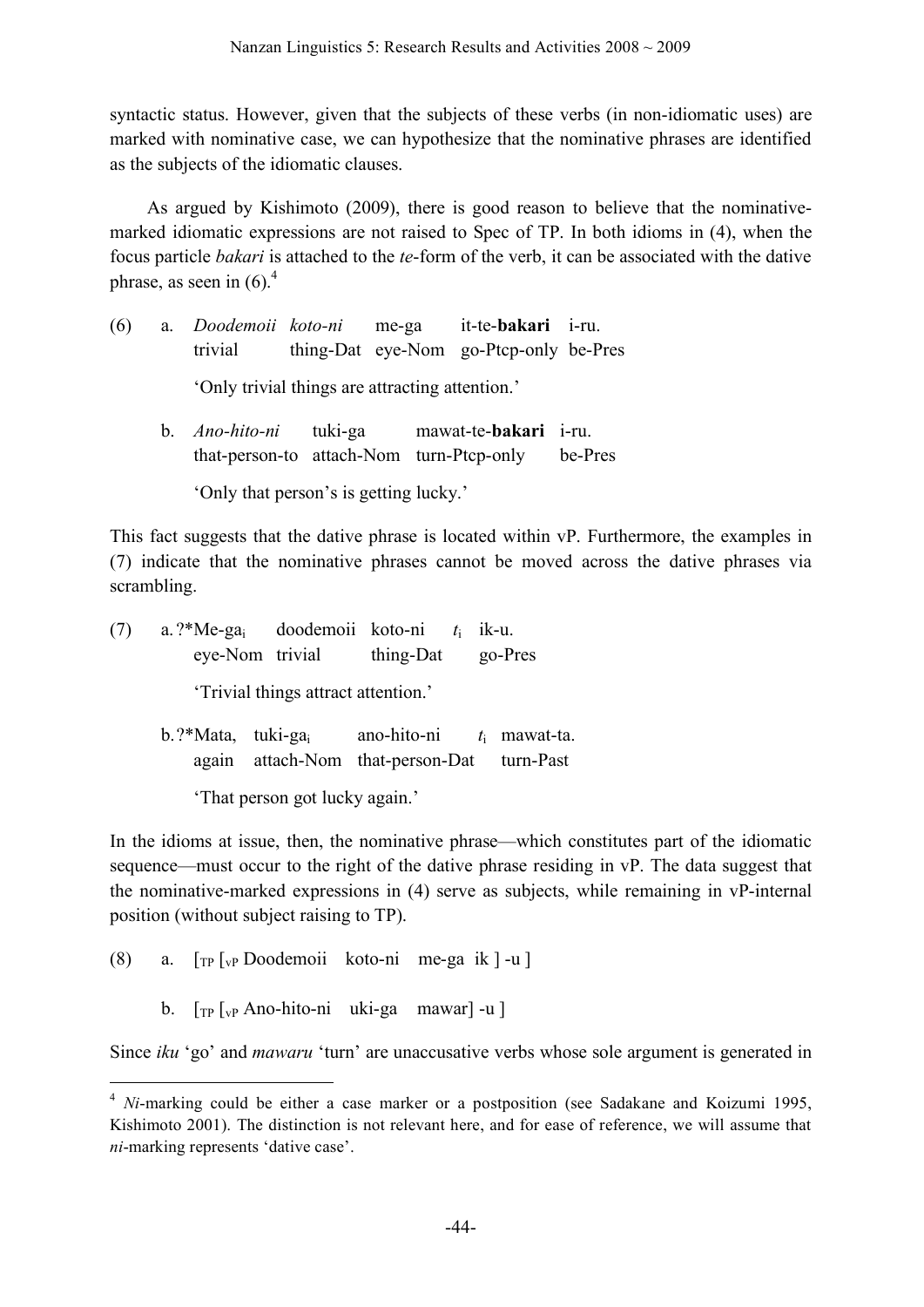object position, there is a sense in which the subject that does not undergo raising to TP occurs to the right of a dative argument, as in illustrated in  $(8)$ .<sup>5</sup>

The nominative phrases (i.e. the idiomatic arguments) occurring to the right of dative phrases in (4) should be counted as subjects syntactically. We can adduce more evidence in favor of the present view from other types of idioms. Even though the idioms in (4) do not have transitive counterparts, we can easily find idioms that can participate in transitivity alternation, while preserving their idiomatic meaning, as shown in (9).

| (9) | a. Kono-ryoori-ni keti-ga<br>that-dish-Dat meanness-Nom attach-Past               |  | tui-ta. |          |
|-----|-----------------------------------------------------------------------------------|--|---------|----------|
|     | 'This dish was criticized.'                                                       |  |         |          |
|     | b. Kare-ga kono-ryoori-ni keti-o<br>he-Nom this-dish-Dat meanness-Acc attach-Past |  |         | tuke-ta. |

'He criticized this dish.'

In (9b), the idiomatic expression *keti* 'meanness', which occurs to the right of the dative phrase, is marked in the accusative case, suggesting that it resides in direct object position. In (9a), the same expression is marked in the nominative case, and must also appear to the right of the dative phrase.

The accusative arguments of transitive idioms can often undergo passivization, and when passivization applies, they come to be marked with nominative case, as shown in (10).

| (10) Gakusei-ni keti-ga |                                           | tuke-rare-ta. |
|-------------------------|-------------------------------------------|---------------|
|                         | student-Dat meanness-Nom attach-Pass-Past |               |
|                         | The student was criticized.'              |               |

The fact that the passive subject is marked with nominative case indicates that the accusative expression of the transitive idiom serves as an argument that may be promoted to subject via passivization.

The constituent position of the idiomatic arguments is fixed. Just as the accusative phrases cannot be scrambled across the dative phrases, so the nominative phrases cannot be moved over the dative phrases via scrambling, as seen in  $(11)$ .

(11) a. ?\*Keti-gai kono-ryoori-ni *t*<sup>i</sup> tui-ta. meanness-Nom that-dish-Dat attach-Past 'This dish was criticized.'

<sup>&</sup>lt;sup>5</sup> This generalization does not hold in English, however, because idiomatic subjects in English idioms are placed in Spec of TP.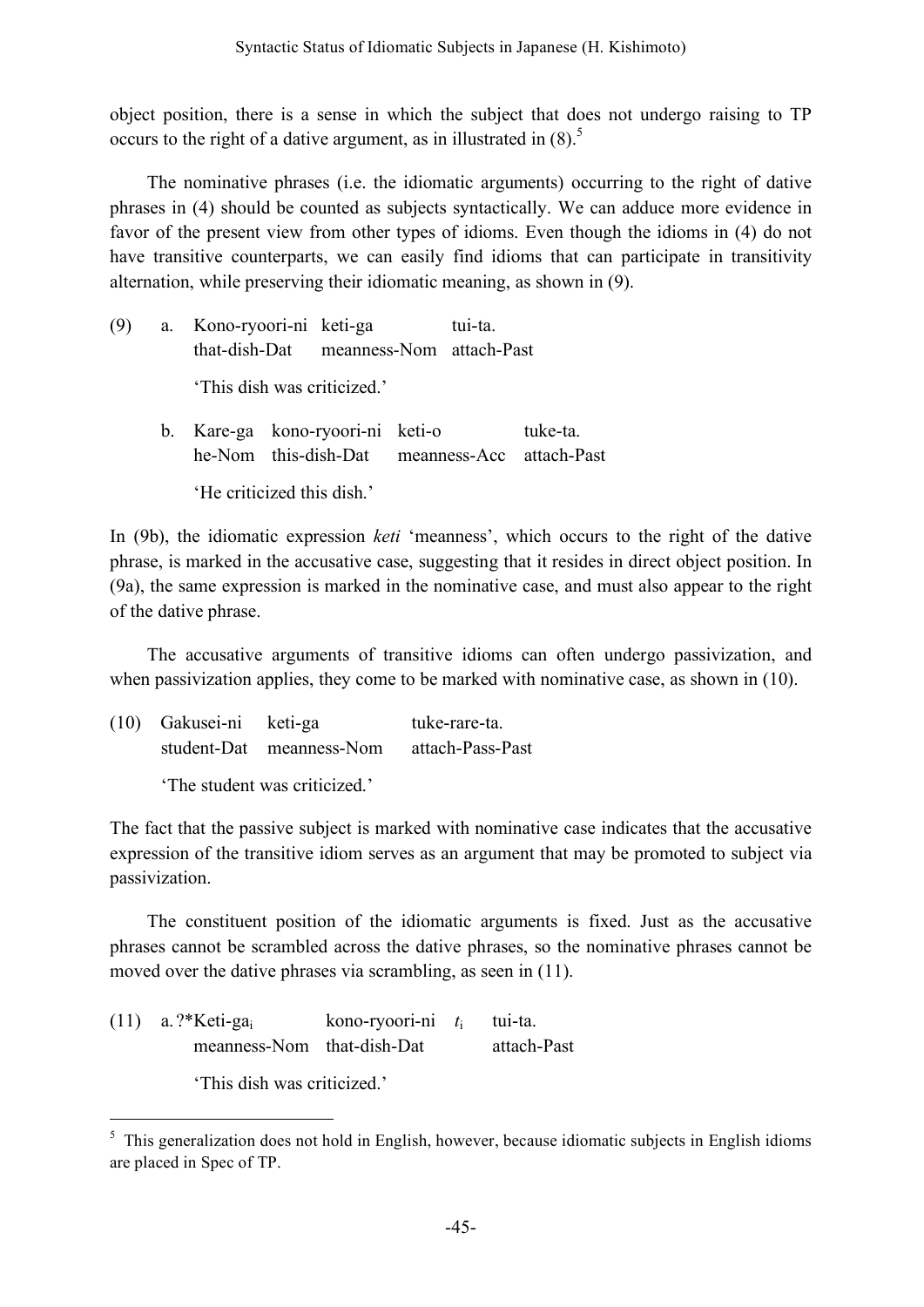| b. $*$ Kare-ga keti-o |                                   | kono-ryoori-ni $t_i$ tuke-ta. |             |
|-----------------------|-----------------------------------|-------------------------------|-------------|
|                       | he-Nom meanness-Acc this-dish-Dat |                               | attach-Past |
|                       | 'He criticized this dish.'        |                               |             |

Furthermore, the examples in (12) show that the focus particle *bakari* attached to the verb can be associated with the dative phrases.

| (12) | a. | Kare-ga<br>he-Nom                         | ryoori-ni<br>dish-Dat | keti-o<br>meanness-Acc | tuke-te- <b>bakari</b><br>attach-Ptcp-only be-Pres |                     | $1-T11$ |
|------|----|-------------------------------------------|-----------------------|------------------------|----------------------------------------------------|---------------------|---------|
|      |    | He only criticize the dishes.'            |                       |                        | (only the dishes)                                  |                     |         |
|      |    | b. <i>Kono-ryoori-ni</i><br>this-dish-Dat | keti-ga               |                        | tui-te-bakari<br>meanness-Nom attach-Ptcp-only     | $1-TU$ .<br>be-Pres |         |
|      |    | This dish was only criticized.            |                       |                        | (only this dish)                                   |                     |         |

The availability of the intended interpretations in (12) shows that the dative phrases are located within vP. Furthermore, since the nominative phrases must follow the dative phrases, the nominative phrases should also be located within vP.

The intransitive idioms at issue take a dative-nominative case pattern. Since some stative predicates displaying this type of case marking pattern take dative subjects, one might suspect that the dative phrase in (9a) should serve as subject. The fact of the matter is that it does not (i.e. the idiomatic predicates, which are non-stative, do not take dative subjects). We can further confirm that the dative phrases do not function as subjects, by looking at the examples in (13).

|  | (13) a. <i>*Ito-sensei-ni</i> keti-ga o-tuki-ni-nat-ta. |                                                                                                                 |                                                 |  |  |
|--|---------------------------------------------------------|-----------------------------------------------------------------------------------------------------------------|-------------------------------------------------|--|--|
|  |                                                         |                                                                                                                 | Ito-teacher-Dat meaness-Nom Hon-attach-Hon-Past |  |  |
|  | 'Prof. Ito was criticized.'                             |                                                                                                                 |                                                 |  |  |
|  |                                                         | the contract of the contract of the contract of the contract of the contract of the contract of the contract of |                                                 |  |  |

b. \*Gakusei-ga *Ito-sensei-ni* keti-o o-tuke-ni-nat-ta. student-Nom Ito-teacher-Dat meanness-Acc Hon-attach-Hon-Past 'The student criticized Prof. Ito.'

The unacceptability of the sentences in (13) indicates that the dative phrases of the idioms *keti-ga tuku* 'be criticized' and *keti-o tukeru* 'criticize' cannot be targeted by subject honorification. This is what we would expect if the dative phrases do not function as subjects. On the other hand, the nominative phrase of the idiom *keti-o tukeru*, which serves as an

 $6$  For the discussion of some exceptions to this generalization, see Kishimoto (2005).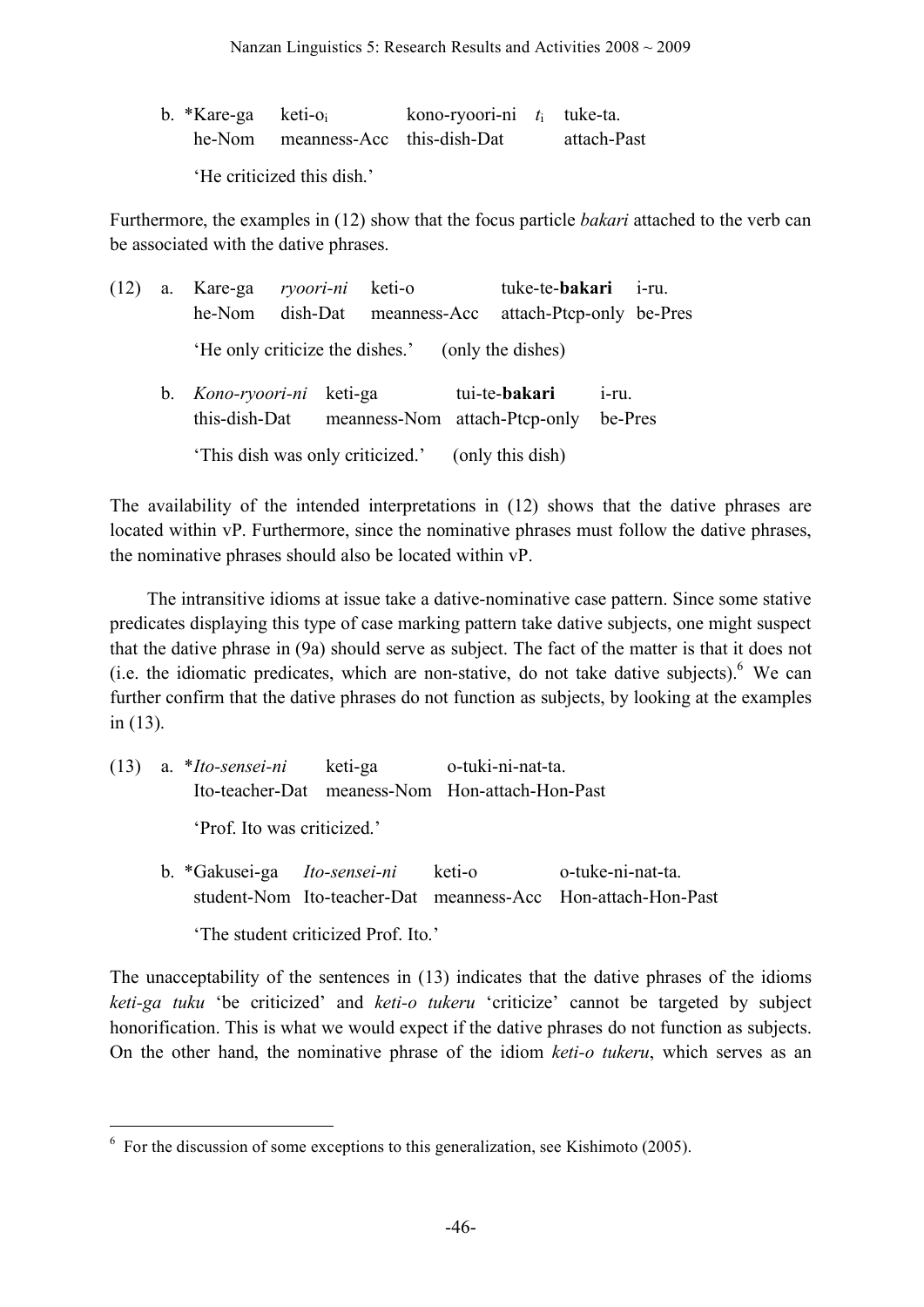ordinary subject, can be the legitimate target of subject honorification.<sup>7</sup>

|                                     | $(14)$ <i>Ito-sensei-ga</i> | gakusei-ni keti-o |  | o-tuke-ni-nat-ta.                                            |
|-------------------------------------|-----------------------------|-------------------|--|--------------------------------------------------------------|
|                                     |                             |                   |  | Ito-teacher-Nom student-Dat meanness-Acc Hon-attach-Hon-Past |
| 'Prof. Ito criticized the student.' |                             |                   |  |                                                              |

Exactly the same patterns are observed with regard to subject honorification when the verb is used non-idiomatically, as shown in (15).

|  | (15) a. <i>*Ito-sensei-ni</i> penki-ga o-tuki-ni-nat-ta. |                                               |  |
|--|----------------------------------------------------------|-----------------------------------------------|--|
|  |                                                          | Ito-teacher-Dat paint-Nom Hon-attach-Hon-Past |  |
|  | 'Prof. Ito got a paint.'                                 |                                               |  |
|  |                                                          |                                               |  |

b. \*Gakusei-ga *Ito-sensei-ni* penki-o o-tuke-ni-nat-ta. student-Nom Ito-teacher-Dat paint-Acc Hon-attach-Hon-Past 'The student smeared paint on Prof. Ito.'

c. *Ito-sensei-ga* gakusei-ni penki-o o-tuke-ni-nat-ta. Ito-teacher-Nom student-Dat paint-Acc Hon-attach-Hon-Past

'Prof. Ito smeared paint on the student.'

The examples in (15a-b) show that the dative phrases do not count as the legitimate target of subject honorification. In fact, (15c) suggests that with the transitive idiom *keti-o tukeru*, the nominative phrase should serve as the subject. Needless to say, when the intransitive verb *tuku* 'attach' takes a human subject (in the non-idiomatic use), subject honorification can target the nominative phrase.

(16) *Ito-sensei-ga* mae-no hito-ni o-tuki-ni-nat-ta. Ito-teacher-Nom front-Gen man-Dat Hon-attach-Hon-Past

'Prof. Ito got very close to the man in the front.'

Since the intransitive idiom *keti-ga tuku* displays the morphological pattern that obtains for an intransitive verb *tuku* 'attach' used in the non-idiomatic sense, we can maintain that the idiomatic argument in (9a)—marked in the nominative case—should count as a syntactic subject.

In Japanese, a fairly large number of intransitive idioms place nominative-marked idiomatic arguments to the right of *ni*-marked phrases. Some of such idioms are listed in (17).

 <sup>7</sup> Some idioms (e.g. *kuti-o tataku* (mouth-Acc beat) 'talk') are not consonant with subject honorification due to their derogatory meanings.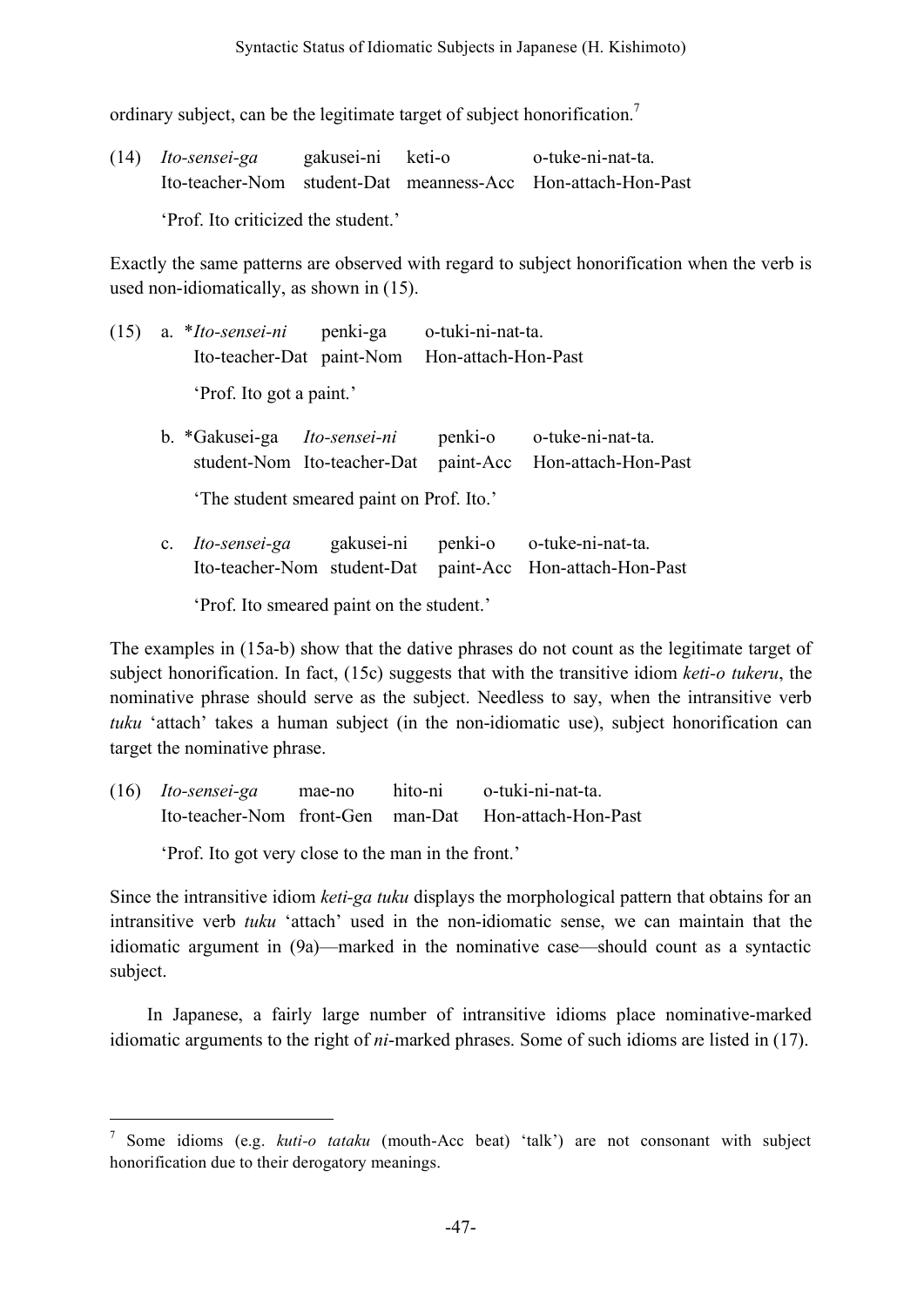(17) *te-ga todoku* (hand-Nom reach) 'within a reach' *ohati-ga mawaru* (bowl-Nom turn) 'take a turn' *ki-ga muku* (mind-Nom turn) 'get interested' *mi-ga hairu* (body-Nom enter) 'get involved' *koe-ga kakaru* (voice-Nom hang) 'be invited' *tyatya-ga hairu* (teac-Nom enter) 'be interrupted'

Some idioms in (17) are used only intransitively, but others have transitive counterparts. It can be easily verified (by the *bakari*-test) that the dative phrases occurring to the right of the nominative phrases reside in vP-internal position. If the nominative phrases serve as subject arguments syntactically, it follows that the subjects included in the idiomatic sequences do not undergo raising to TP, as argued by Kishimoto (2009).

If we merely look at the morphological patterns of the idioms, however, we cannot entirely exclude the possibility that the idiomatic arguments form complex predicates with the verbs, rather than serve as arguments. As an alternative to this analysis, then, it might be possible to claim that the idiomatic subject does not undergo raising to TP owing to the formation of a complex predicate, as illustrated in (18).

(18) 
$$
\begin{bmatrix} \text{TP} \left[ v \text{p} \text{Doodemoii} & \text{koto-ni} & \text{me-ga} & \text{ik} \right] & -u \end{bmatrix}
$$
complex predicate

As discussed by Baker (1988) and others, languages often have the syntactic process in which arguments standing in object position are incorporated into the verb via head movement to give a complex predicate. Moreover, the idiomatic argument of *me-ga iku* does not allow modifications by adjectives or other expressions.

(19) \*Doodemoii koto-ni akai me-ga it-ta. trivial thing-Dat red eye-Nom go-Past

'The red eye went to trivial things.'

As seen in (19), the idiomatic meaning is not preserved when the idiomatic argument is modified. Since a phrasal element does not participate in head movement, it seems plausible to hypothesize here that the idiomatic argument is incorporated via head movement to derive a complex predicate, as illustrated in (20).

(20) 
$$
\left[\text{TP} \left[\text{VP} \text{Doodemoii} \mid \text{koto-ni} \mid \text{me-ga} \mid \text{me-ga} \mid \text{k} \right] \right] - u
$$

Given the structure in (20), the nominative-marked expression can be seen as functioning as part of a lexical predicate syntactically.<sup>8</sup> If the idiomatic argument is included in the complex

<sup>&</sup>lt;sup>8</sup> As we will discuss in the next section, this type of incorporation takes place while retaining the case marking associated with the idiomatic argument.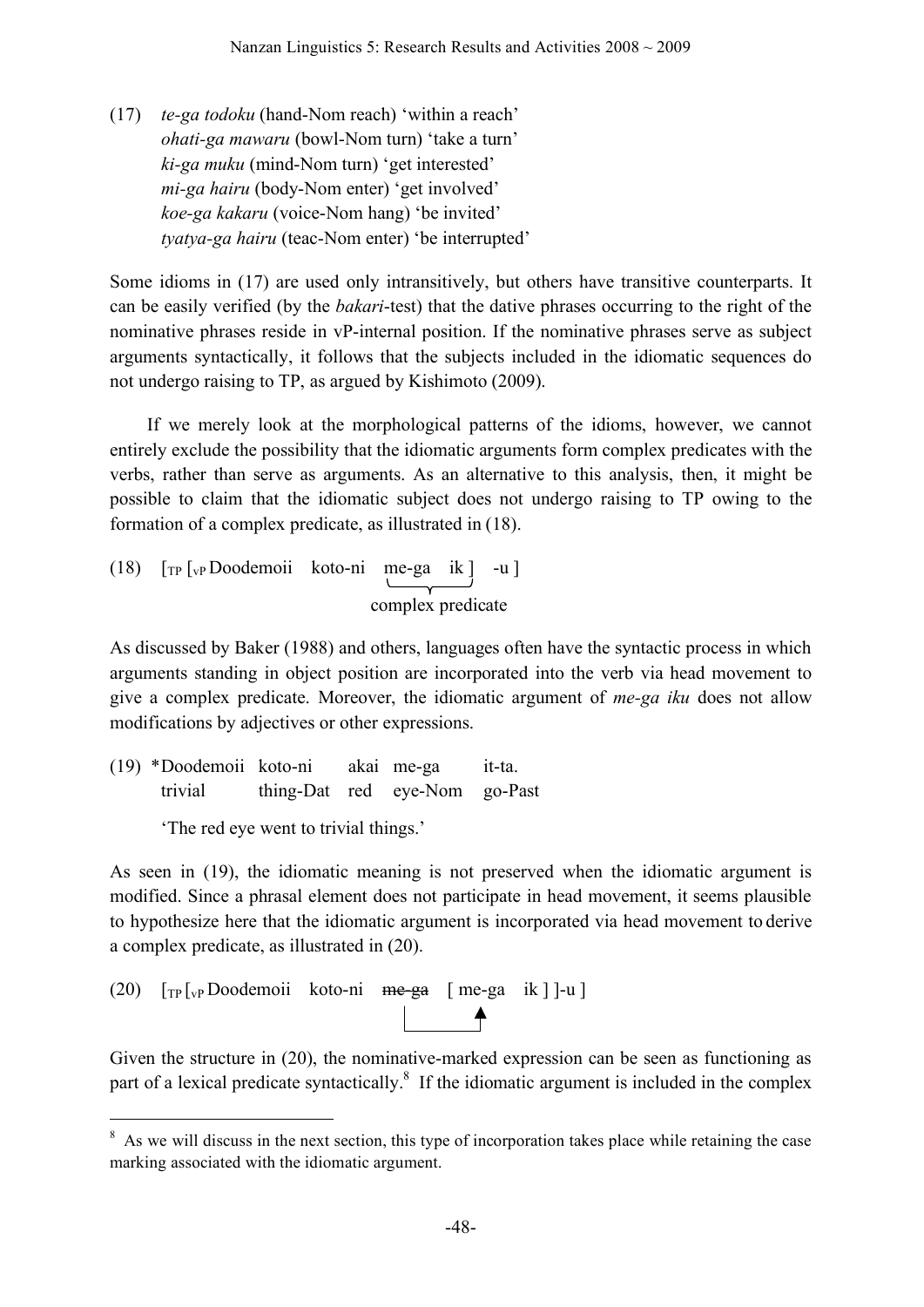predicate, it does not stand in argument position syntactically. If so, we could plausibly say that the argument does not undergo subject raising to TP.

The complex predicate analysis at first blush might look feasible, especially in view of the fact that an idiomatic sequence is often claimed to form a complex predicate (see e.g. Chomsky 1981). However, a closer look at the idiom data reveals that the idiomatic arguments are not incorporated into the verbs. Empirical evidence in support of this view can be derived from the nominalization facts of idioms. We will turn to this discussion in the next section.

# **3.** *Kata***-nominalizations**

In this section, we will show that *kata*-nominalizations provide evidence that idiomatic arguments contained in the idiom sequences are counted as syntactic arguments, rather than form part of complex predicates—i.e. they are located in argument position. It is also shown that some idioms contain an idiomatic argument incorporated into the verb. We argue that the idiomatic arguments of such idioms behave differently from the idiomatic subjects which Kishimoto (2009) claims should stay in the base position without raising to TP.

To begin with, as often discussed in the Japanese literature (e.g. Kishimoto 2006, Sugioka 1992), when a verb is nominalized with the addition of the suffix *kata* 'way', its arguments are marked in the genitive case, as illustrated in (21).

(21) a. Sensei-ga gakusei-o home-ta. teacher-Nom student-Acc praise-Past

'The teacher praised the students.'

b. sensei-no gakusei-no home-kata teacher-Gen student-Gen praise-way

'the way of the teacher's praising the students'

In *kata*-nominalization, it is generally the case that verbal case—nominative or accusative case—is changed to (nominal) genitive case. Thus, if any argument of the verb *homeru* appears in the verbal case, the nominalized expression turns out to be illicit.

(22) a. \*sensei-ga gakusei-no home-kata teacher-Nom student-Gen praise-way 'the way of the teacher's praising the students' b. \*sensei-no gakusei-o home-kata teacher-Gen student-Acc praise-way

'the way of the teacher's praising the students'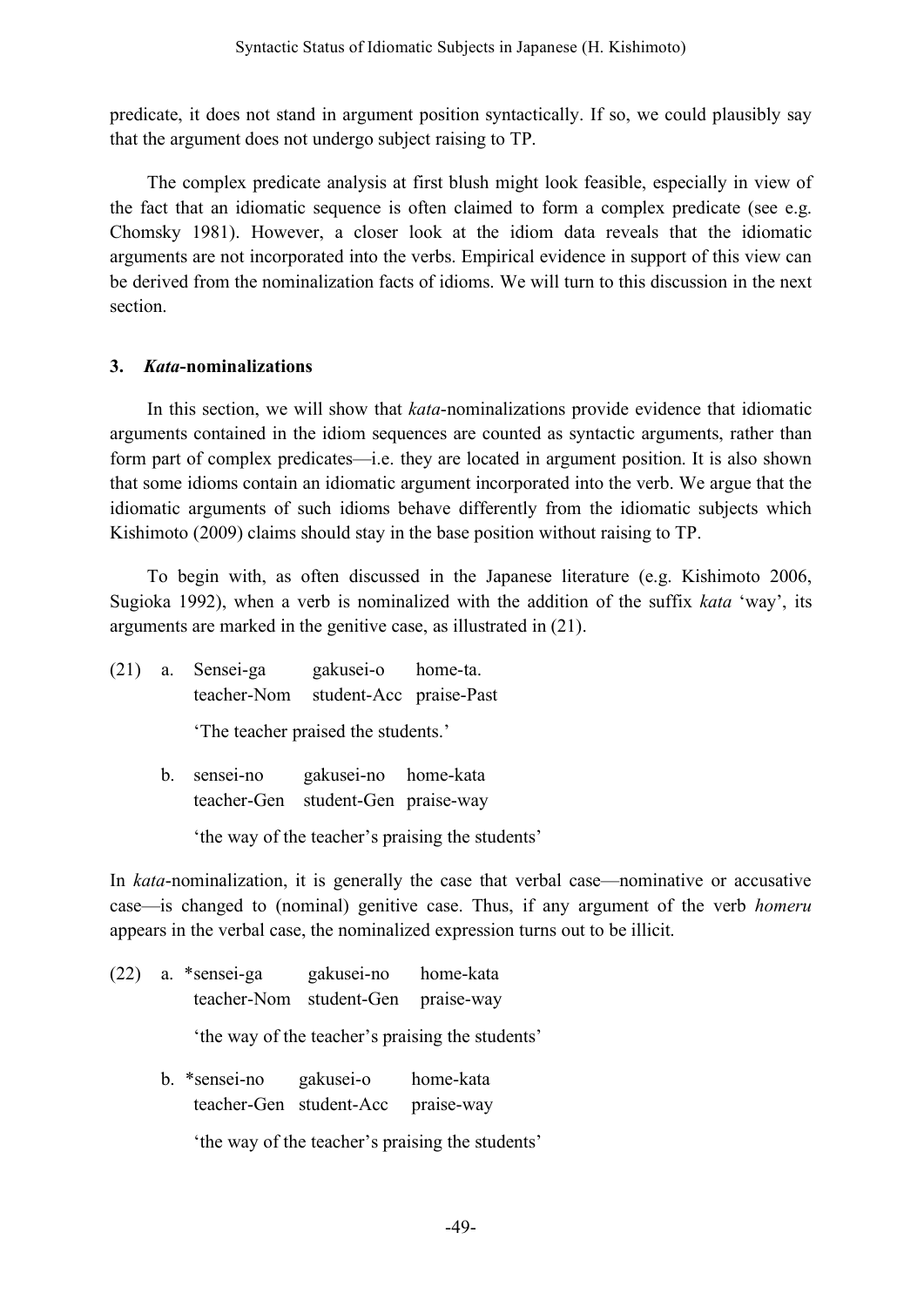The examples in (22) illustrate that ordinary arguments consistently receive nominal case (i.e. genitive case) inside *kata*-nominals.

Even though this pattern of case marking is fairy pervasive in Japanese, we can still find cases where verbal marking is assigned to nominal elements by *kata*-nominalization. First, (23) illustrates that the nominal *gakusei* 'student' retains its verbal marking *ni* even when it is embedded in a *kata*-nominal (see Martin 1975).

(23) Mary-no gakusei-ni nari-kata Mary-Gen student-Dat become-way 'the way of Mary's becoming a student'

Nominals embedded under *naru* 'become' are verbally marked even if they appear in *kata*nominals, by virtue of the fact that they serve as nominal predicates syntactically, rather than arguments.<sup>9</sup>

Second, as discussed by Kishimoto (2008), Japanese has some idiomatic expressions such as *te-ni ireru* 'obtain', where a dative expression occurs to the right of an accusative phrase. When this type of idiomatic expression is nominalized, the verbal case of the idiomatic argument is retained.

| (24) |             | a. Mary-ga kuruma-o<br>Mary-Nom car-Acc |                                         | te-ni<br>hand-Dat enter-Past | ire-ta. |  |
|------|-------------|-----------------------------------------|-----------------------------------------|------------------------------|---------|--|
|      |             | 'Mary got a car.'                       |                                         |                              |         |  |
|      | $b_{\cdot}$ | Mary-Gen car-Acc                        | Mary-no kuruma-no te-ni/*-e-no ire-kata | hand-Dat/-to-Gen enter-way   |         |  |
|      |             |                                         | 'the way of Mary's getting a car'       |                              |         |  |

As seen in (24) an (idiomatic) argument standing to the right of an accusative argument receives verbal dative case rather than genitive case. In the light of this fact, Kishimoto (2008) claims that Japanese nominalizations (such as *kata*-nominalizations) include two different case-marking domains, as depicted in  $(25)$ .<sup>10</sup>

(i) Kodomo-ga kawaiku nat-ta. child-Nom cute become-Past

'The child became cute.'

<sup>&</sup>lt;sup>9</sup> Naru 'become' selects a predicate as its complement. This can be verified by the fact that the complement position can be filled by an adjective.

<sup>10</sup> Kishimoto (2008) mainly deals with nominalization formed with the addition of the suffix -*sa*, which derives a nominal from an adjective, but it has also been shown that the same generalization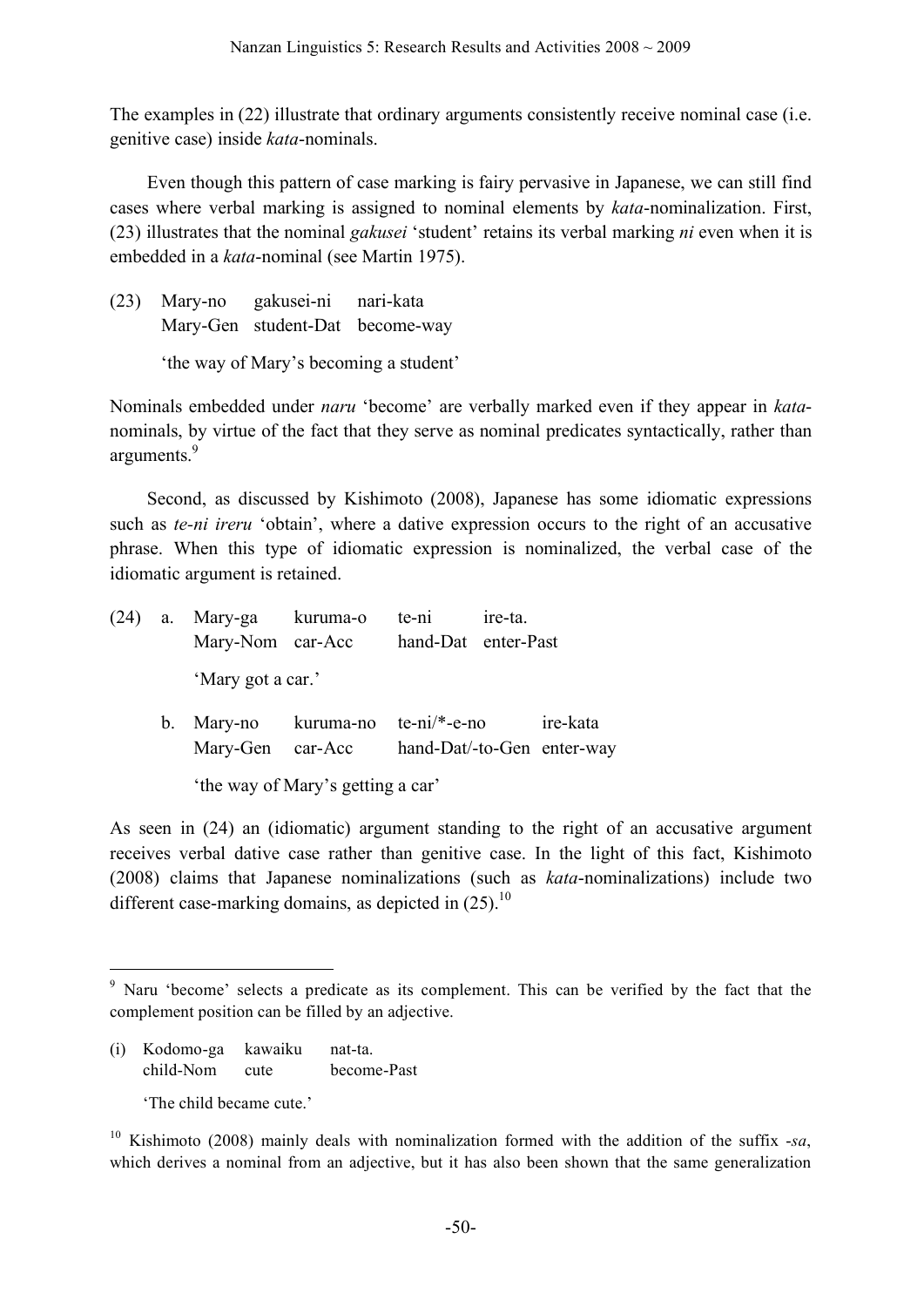(25) 
$$
[D^P\text{-gen} \t D^P\text{-gen} \t D^P\text{-gen} \t D^P\text{-gen} \t D^P\text{-gen} \t D^P\text{-gen} \t D^P\text{-gen} \t D^P\text{-gen} \t D^P\text{-gen} \t D^P\text{-gen} \t D^P\text{-gen} \t D^P\text{-gen} \t D^P\text{-gen} \t D^P\text{-gen} \t D^P\text{-gen} \t D^P\text{-gen} \t D^P\text{-gen} \t D^P\text{-gen} \t D^P\text{-gen} \t D^P\text{-gen} \t D^P\text{-gen} \t D^P\text{-gen} \t D^P\text{-gen} \t D^P\text{-gen} \t D^P\text{-gen} \t D^P\text{-gen} \t D^P\text{-gen} \t D^P\text{-gen} \t D^P\text{-gen} \t D^P\text{-gen} \t D^P\text{-gen} \t D^P\text{-gen} \t D^P\text{-gen} \t D^P\text{-gen} \t D^P\text{-gen} \t D^P\text{-gen} \t D^P\text{-gen} \t D^P\text{-gen} \t D^P\text{-gen} \t D^P\text{-gen} \t D^P\text{-gen} \t D^P\text{-gen} \t D^P\text{-gen} \t D^P\text{-gen} \t D^P\text{-gen} \t D^P\text{-gen} \t D^P\text{-gen} \t D^P\text{-gen} \t D^P\text{-gen} \t D^P\text{-gen} \t D^P\text{-gen} \t D^P\text{-gen} \t D^P\text{-gen} \t D^P\text{-gen} \t D^P\text{-gen} \t D^P\text{-gen} \t D^P\text{-gen} \t D^P\text{-gen} \t D^P\text{-gen} \t D^P\text{-gen} \t D^P\text{-gen} \t D^P\text{-gen} \t D^P\text{-gen} \t D^P\text{-gen} \t D^P\text{-gen} \t D^P\text{-gen} \t D^P\text{-gen} \t D^P\text{-gen} \t D^P\text{-gen} \t D^P\text{-gen} \t D^P\text{-gen} \t D^P\text{-gen} \t D^P\text{-gen} \t D^P\text{-gen} \t D^P\text{-gen} \t D^P\
$$

In *kata*-nominalizations, the expressions occurring in the nominal marking domain receive nominal marking. On the other hand, those elements including idiomatic datives and predicates, which occur to the right of accusative phrases, are assigned verbal marking. Importantly, accusative objects stand in a position where nominal marking is allocated in *kata*-nominalizations.

With this generalization in mind, let us proceed to consider the idiom cases. If the idiomatic arguments included in idioms such as *me-ga* in *me-ga iku* and *tuki-ga* in *tuki-ga mawaru* were incorporated into the verbs to form complex predicates syntactically, we expect that they should receive verbal marking even under *kata*-nominalization. If, on the other hand, the idiomatic phrases reside in an ordinary argument position, they should be assigned nominal marking. The fact of the matter is that such idiomatic expressions receive nominal marking by *kata*-nominalization.

- (26) a. doodemoii koto-e-no me-no/\*-ga iki-kata trivial matter-to-Gen eye-Gen/-Nom go-way 'the way of getting attracted by trivial matters.'
	- b. ano-hito-e-no tuki-no/\*-ga mawari-kata that-man-to-Gen attach-Gen/-Nom turn-way

'the way of that man's getting lucky'

 $\overline{a}$ 

As seen in (26), it is not possible to assign verbal marking to the idiomatic arguments in the *kata*-nominals. This suggests that the idiomatic arguments stand in an ordinary argument position—hence they are not incorporated into the verbs.

As far as I can see, most idioms comprise arguments that appear in argument position (without forming complex predicates with the verbs syntactically), and the arguments marked with either nominative or accusative case receive genitive case if the idioms are nominalized with *kata* 'way'. This does not mean, however, that idiomatic arguments always stand in a syntactic position separate from the host verbs. In fact, we can find some idioms where the idiomatic arguments form complex predicates (via incorporation). One such example is found in (27).

applies to *kata*-nominalization. In Kishimoto's analysis, arguments c-commanded by the verbal head receive verbal marking.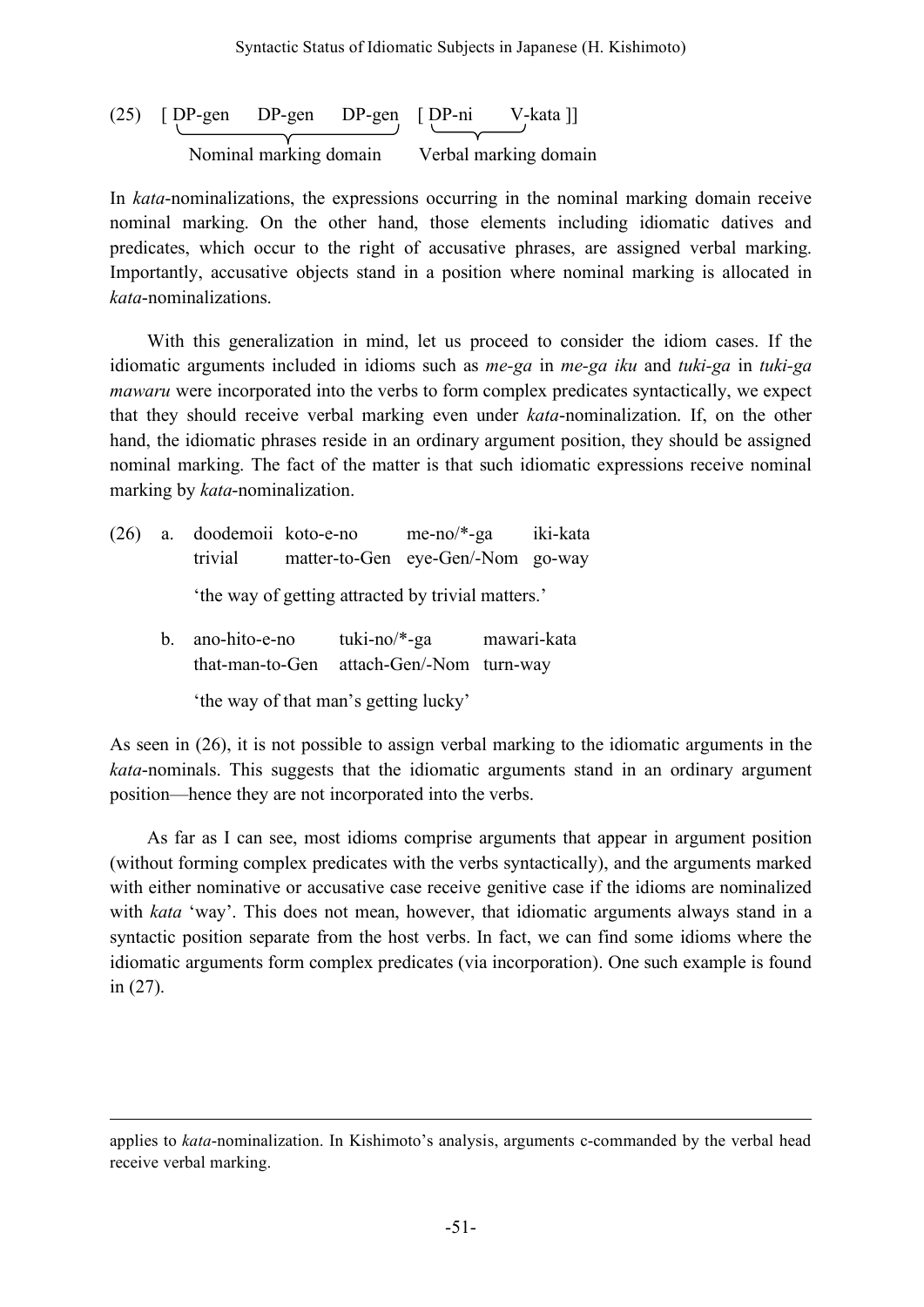(27) Kodomo-wa sore-o ki-ni it-ta. child-Top it-Acc mind-Dat enter-Past 'The child liked it.'

On the surface, dative-marked expression *ki-ni* in *ki-ni iru* 'like' appears in the surface position as the argument *te* 'hand' contained in an idiom like *te-ni ire-ru* 'obtain'. However, there are a number of reasons why the idiom *ki-ni iru*, unlike *te-ni ireru*, should be analyzed as forming a single predicate with the verb.

First, the idiom *ki-ni iru* can have both intransitive and transitive uses. This idiom follows a regular alternation pattern, in that the accusative phrase of the transitive version corresponds to the nominative phrase of its intransitive counterpart. Nevertheless, the verb form is invariant.

(28) Kodomo-wa sore-ga ki-ni it-ta. child-Top it-Nom mind-Dat enter-Past 'The child liked it.'

The regular morphological forms for the predicates meaning 'enter' are *hairu* (for an intransitive verb) and *ireru* (for a transitive verb). The intransitive verb *hairu* is a suppletive form originated from a complex verb *hai-iru* (crawl-enter).<sup>11</sup> Note that other paired idioms such as *te-ni ireru* 'obtain' and *te-ni hairu* 'be obtained' have regular verb forms.

|  | $(29)$ a. Mary-ga                     | hon-o                     | te-ni    | ire-ta. |
|--|---------------------------------------|---------------------------|----------|---------|
|  | Mary-Nom book-Acc hand-Dat enter-Past |                           |          |         |
|  |                                       | 'Mary obtained the book.' |          |         |
|  | b. Hon-ga                             | te-ni                     | hait-ta. |         |

book-Nom hand-Dat enter-Past

'The book was obtained.'

The morphology of the theme argument in the two sentences in (27) and (28) signals that there is an intransitive-transitive alternation. In the idioms (27) and (28), the archaic form of *iru* 'enter'—which is not used in ordinary context—appears as the predicate, which suggests that the idiom should have become frozen, and reanalyzed as a single lexical item, with the loss of its compositionality. If so, the entire idiomatic sequence should count as a single predicate.

Second, the fact that the idiom *ki-ni iru* serves as a complex predicate is justified by the fact that a particle cannot intervene between the nominative/accusative argument and the verb, as illustrated in (30).

 $11$  Yo Matsumoto (p.c.) has drawn my attention to this fact.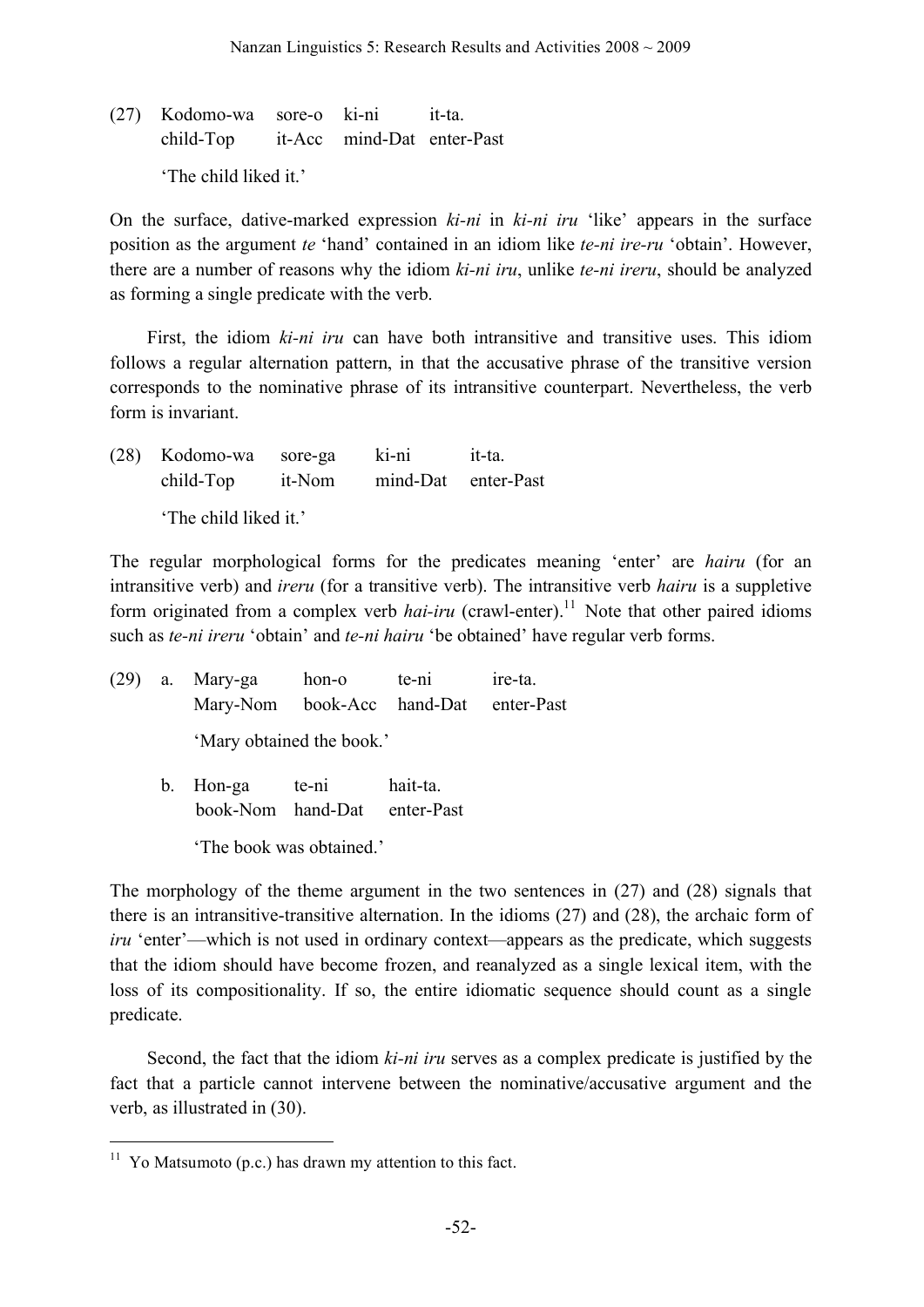(30) \*Kodomo-wa sore-ga/-o ki-ni-**wa** it-ta. child-Top it-Nom/-ACC mind-Dat-Top enter-Past

'The child liked it.'

As discussed by Kishimoto (2005, 2008), a focus particle is generally allowed to intervene between lexical items if they are syntactically separate. (31) shows that with an idiom like *teni ireru* 'obtain', there is such a syntactic break between the dative phrase and the verb.

(31) Kodomo-wa sore-o te-ni-**wa** ire-ta. child-Top it-Acc hand-Dat-Top enter-Past 'The child got it.'

The unacceptability of particle insertion in (30) suggests in turn that in the case of the idiom *ki-ni iru*, the dative-marked argument is incorporated into the verb to derive a complex predicate. This property of *ki-ni iru* crucially differs from what we observe for the idiom *te-ni ireru*, which has a regular form of the verb.

The idiomatic sequences of *ki-ni iru* and *te-ni ireru* differ in the degree of tightness, but the difference in the status of the dative phrases we observe for the two idioms is not reflected in the morphological marking on the idiomatic expressions under *kata-*nominalization.

| (32) | a.             | kodomo-no<br>child-Gen           | sore-no<br>it-Gen | ki-ni<br>mind-Dat | iri-kata<br>enter-way |
|------|----------------|----------------------------------|-------------------|-------------------|-----------------------|
|      |                | 'the way of child liking it.'    |                   |                   |                       |
|      | $\mathbf{b}$ . | kodomo-no<br>child-Gen           | sore-no<br>it-Gen | te-ni<br>hand-Dat | ire-kata<br>enter-way |
|      |                | 'the way of child's getting it.' |                   |                   |                       |

As seen in (32), the idiomatic arguments of both idioms receive dative marking in the *kata*nominals. This is due to the fact that the dative-marked expressions located to the right of accusative phrases appear in the verbal-marking domain irrespective of whether they stand in an argument position or are incorporated into the verb.

In contradistinction, if idiomatic arguments are marked with either nominative or accusative case, different case marking patterns should emerge under *kata*-nominalization. If nominative and accusative phrases appear in argument position, they are located in the nominal-marking domain. On the other hand, if these arguments are rendered as part of complex predicates (via incorporation), they should reside in the verbal-marking domain. Thus, the relevant idiomatic expressions should be assigned different case markings according to whether they constitute part of complex predicates or not. A case in point is found in the idioms in (33).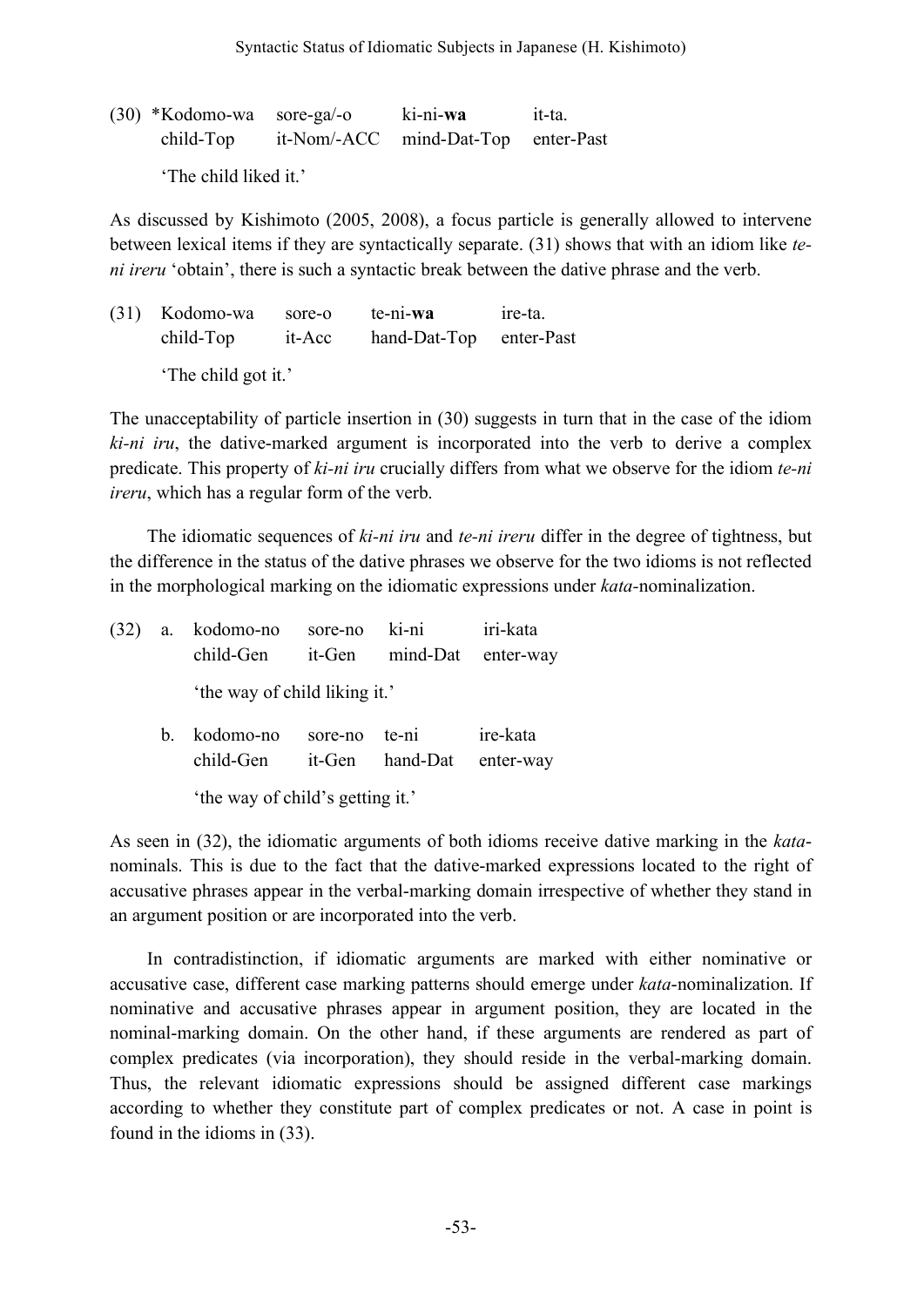- (33) a. John-ga sono-koto-ni ki-o tuke-ta. John-Nom that-matter-Dat mind-Acc attach-Past 'John paid attention to that matter.' b. John-ga sono-koto-ni ki-ga tui-ta.
	- John-Nom that-matter-Dat mind-Nom attach-Past 'John noticed that matter.'

The transitive idiom (33a) can be altered to an intransitive one, while preserving its idiomatic meaning, as in (33b). Interestingly, when the idioms are nominalized with the addition of *kata* 'way', we observe the following patterns.

(34) a. kare-no sono-koto-e-no ki-no/-ga tuki-kata he-Gen that-matter-to-Gen mind-Gen/-Nom attach-way 'the way of his noticing that matter'

b. kare-no sono-koto-e-no ki-no/-o tuke-kata he-Gen that-matter-to-Gen mind-Gen/-Acc attach-way 'the way of his paying attention to that matter'

The notable fact is that the idioms *ki-o tukeru* and *ki-ga tuku* allow both verbal case (i.e. nominative or accusative case) and nominal case (i.e. genitive case) to appear on the idiomatic argument *ki* 'mind'.

Under the view held here, the dual possibility of case marking should come from a difference in structural position: that is, the idiomatic arguments in these idioms are allowed to be located in either the nominal-marking or the verbal-marking domain. This means that the idiomatic arguments of *ki-o tukeru* and *ki-ga tuku* can stand as elements syntactically separate from the verb or can be incorporated into the verb, as illustrated in (35).

 $(35)$  a. [ki-o [y tuke ]-ru] b.  $\left[\right]$  ki- $\Theta$   $\left[\right]$  ki- $\left[\right]$  ki- $\left[\right]$  ki- $\left[\right]$  ki- $\left[\right]$ 

Note in passing that in Japanese, nominative case may be changed to genitive case via 'nominative-genitive' conversion, which can operate on arguments embedded under relative and noun-complement clauses (see Harada 1971, Watanabe 1996 and many others).

(36) a. [John-ga/-no kai-ta] hon John-Nom/-Gen write-Past book 'the book which John wrote'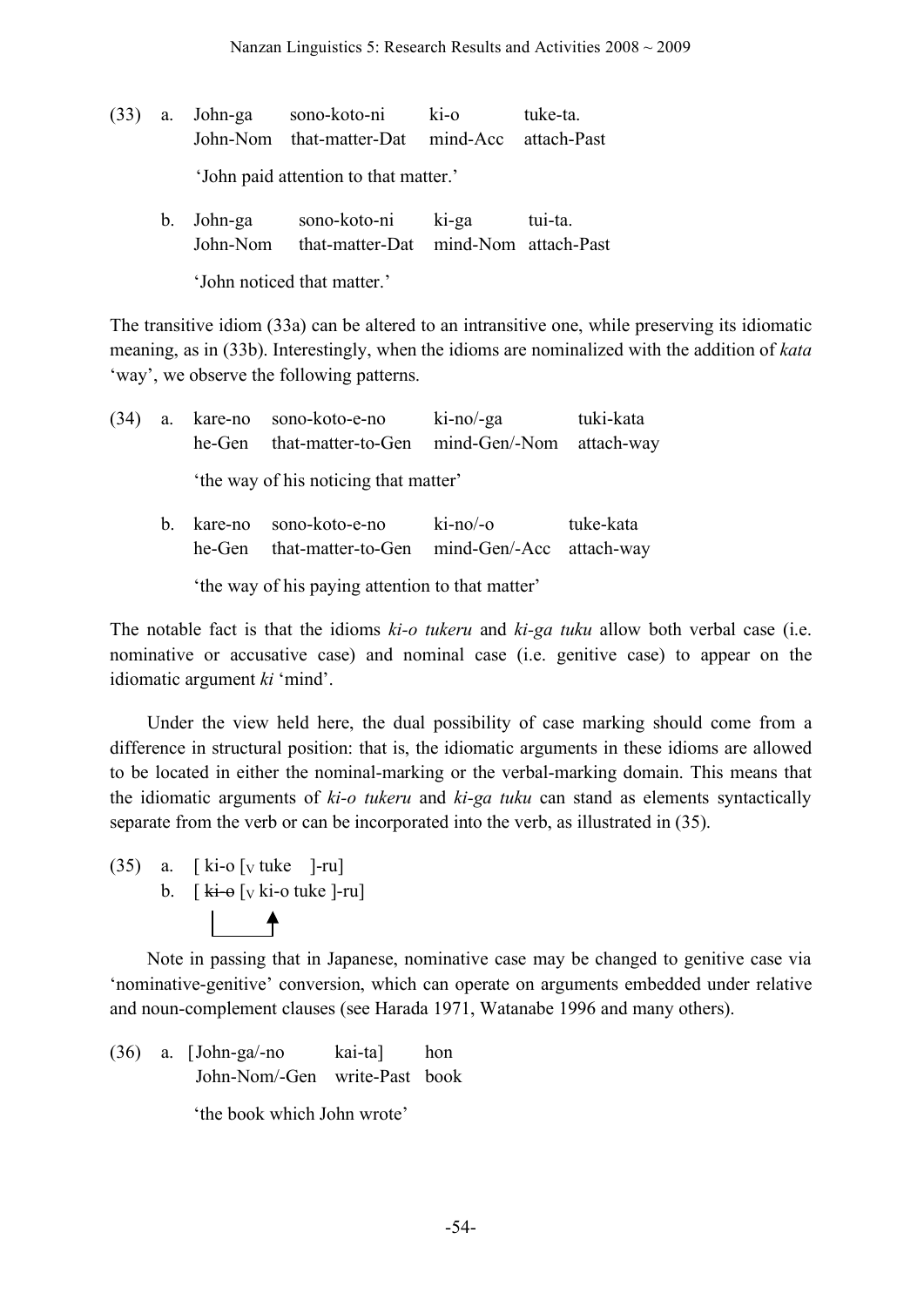b. [hon-o/\*-no kai-ta] hito book-Acc/-Gen write-Past person 'the person who wrote the book'

As shown in (36), nominative-genitive conversion can apply to a nominative argument, but not an accusative argument. In (34), both nominative and accusative arguments have the option of having genitive case marking. Thus, we can postulate that the genitive marking in (34) is not derived via the rule of nominative-genitive conversion.

With the idioms *ki-ga tuku* and *ki-o tukeru*, the nominal expressions may appear in argument position, which is separate from the verb syntactically, because a particle is allowed to attach to the right of it, as seen in (37).

| (37) | a. |                                       | John-wa sono-koto-ni ki-wa tuke-te<br>John-Top that-fact-Dat mind-Top attach-Ptcp be-Past |  |  | i-ta        | (tumori da).<br>intention Cop |  |
|------|----|---------------------------------------|-------------------------------------------------------------------------------------------|--|--|-------------|-------------------------------|--|
|      |    |                                       | 'John intended to pay attention to that fact.'                                            |  |  |             |                               |  |
|      |    | b. Kare-wa<br>he-Top                  | sono-koto-ni ki-wa tui-ta<br>that-fact-Dat mind-Top attach-Past seem                      |  |  | $(vooda)$ . |                               |  |
|      |    | 'He seems to have noticed that fact.' |                                                                                           |  |  |             |                               |  |

At the same time, we can find empirical evidence supporting the view that the accusativemarked argument of *ki-o tukeru* may be incorporated into the verb. Note here that with the transitive idiom *ki-o tukeru*, the prefix part of the verbal honorific can be attached to the accusative argument, as well as the verb.<sup>12</sup>

<sup>&</sup>lt;sup>12</sup> The transitive idiom *ki-o tukeru* allows the option of attaching the honorific prefix to the verb, but the acceptability of this form seems to be subject to speaker variation: while some speakers accept them, others find it marginal. By contrast, the honorific form where the prefix is attached to the accusative expression is an unmarked form, and acceptable for all speakers I have consulted. Some speakers who accept both forms detect a slight, but clear, difference in meaning between the two forms. On the other hand, this honorific prefix does not attach to the nominative argument of the intransitive idiom of *ki-ga tuku*, as seen in (i)

| (i) | a.??? Ito-sensei-ga<br>Ito-teacher-Nom |                                  | sono-koto-ni<br>that-matter-Dat | $o$ -ki-ga<br>Hon-mind-Nom |  | tuki-ni-nat-ta.<br>attach-Hon-Past       |
|-----|----------------------------------------|----------------------------------|---------------------------------|----------------------------|--|------------------------------------------|
|     |                                        | 'Prof. Ito noticed that matter.' |                                 |                            |  |                                          |
|     | $b_{\cdot}$                            | Ito-sensei-ga<br>Ito-teacher-Nom | sono-koto-ni<br>that-matter-Dat | ki-ga<br>mind-Nom          |  | o-tuki-ni-nat-ta.<br>Hon-attach-Hon-Past |
|     |                                        | 'Prof. Ito noticed that matter.' |                                 |                            |  |                                          |

In the case of *ki-ga tuku*, the only option available is to attach the prefix to the verb. Note that this idiom allows the idiomatic argument to retain its verbal nominative marking, which indicates that the argument can form a complex predicate with the verb. If so, it is reasonable to state that the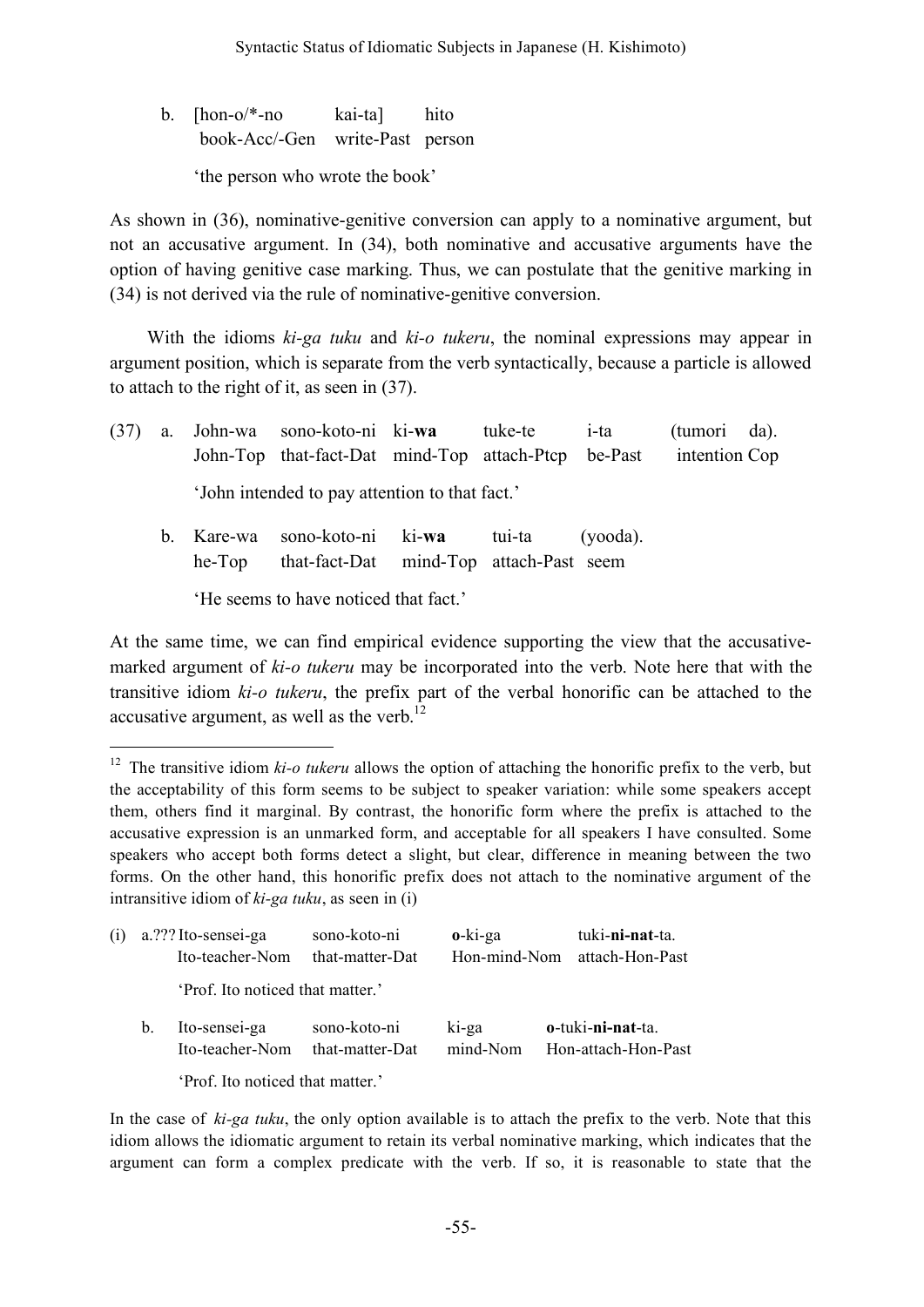- (38) a. Ito-sensei-ga sono-koto-ni totemo **o**-ki-o tuke-**ni-nat**-ta. Ito-teacher-Nom that-matter-Dat much Hon-mind-Acc stand-Hon-Past 'Prof. Ito paid much attention to that matter.'
	- b. ?Ito-sensei-ga sono-koto-ni totemo ki-o **o**-tuke-**ni-nat**-ta. Ito-teacher-Nom that-matter-Dat much mind-Acc Hon-attach-Hon-Past 'Prof. Ito paid much attention to that matter.'

The honorific maker *o …. -ni-naru* has a structural restriction such that the initial part *o*- can only be associated with a verbal element. Thus, as shown in (39), the idiomatic expression *kuti* 'mouth' appearing in the idiom *kuti-ni dasu* does not permit the addition of *o-* even if it is an argument that must appear to the right of the accusative phrase.

- (39) a. Ito-sensei-ga gakusei-no koto-o kuti-ni **o**-dasi-**ni-nat**-ta. Ito-teacher-Nom student-Gen matter-Acc mouth-Dat Hon-put.out-Hon-Past 'Prof. Ito cut in on the student's matter.'
	- b. \*Ito-sensei-ga gakusei-no koto-o **o**-kuti-ni dasi-**ni-nat**-ta. Ito-teacher-Nom student-Gen matter-Acc Hon-mouth-Dat put.out-Hon-Past 'Prof. Ito cut in on the student's matter.'

This is the morphological pattern we observe for most transitive idioms. On the other hand, the idiom *ki-ni iru*, which forms a single predicate by virtue of incorporating the idiomatic argument, shows that *o-* can only be attached to the left of *ki* 'mind', as seen in (40).

- (40) a. Ito-sensei-ga gakusei-o **o**-ki-ni iri-**ni-nat**-ta. Ito-teacher-Nom student-Acc Hon-mind-Dat enter-Hon-Past 'Prof. Ito liked the student.'
	- b. \*Ito-sensei-ga gakusei-o ki-ni **o**-iri-**ni-nat**-ta. Ito-teacher-Nom student-Acc mind-Dat Hon-enter-Hon-Past 'Prof. Ito liked the student.'

Importantly, the accusative argument of *ki-o tukeru*, just like the dative arugment of *ki-ni iru*, tolerates the addition of the honorific prefix *o-.* This would not be possible if the accusative nominal acts as an argument syntactically independent of the verb. Thus, the acceptability of (38a) suggests that the idiomatic accusative should constitute part of a complex predicate.

Given the fact that the idiomatic arguments of *ki-o tukeru* and *ki-ga tuku* may be marked

 $\overline{a}$ 

attachment of the honorific prefix to the nominative argument of *ki-ga tuku* in (ia) is ruled out by some independent restriction.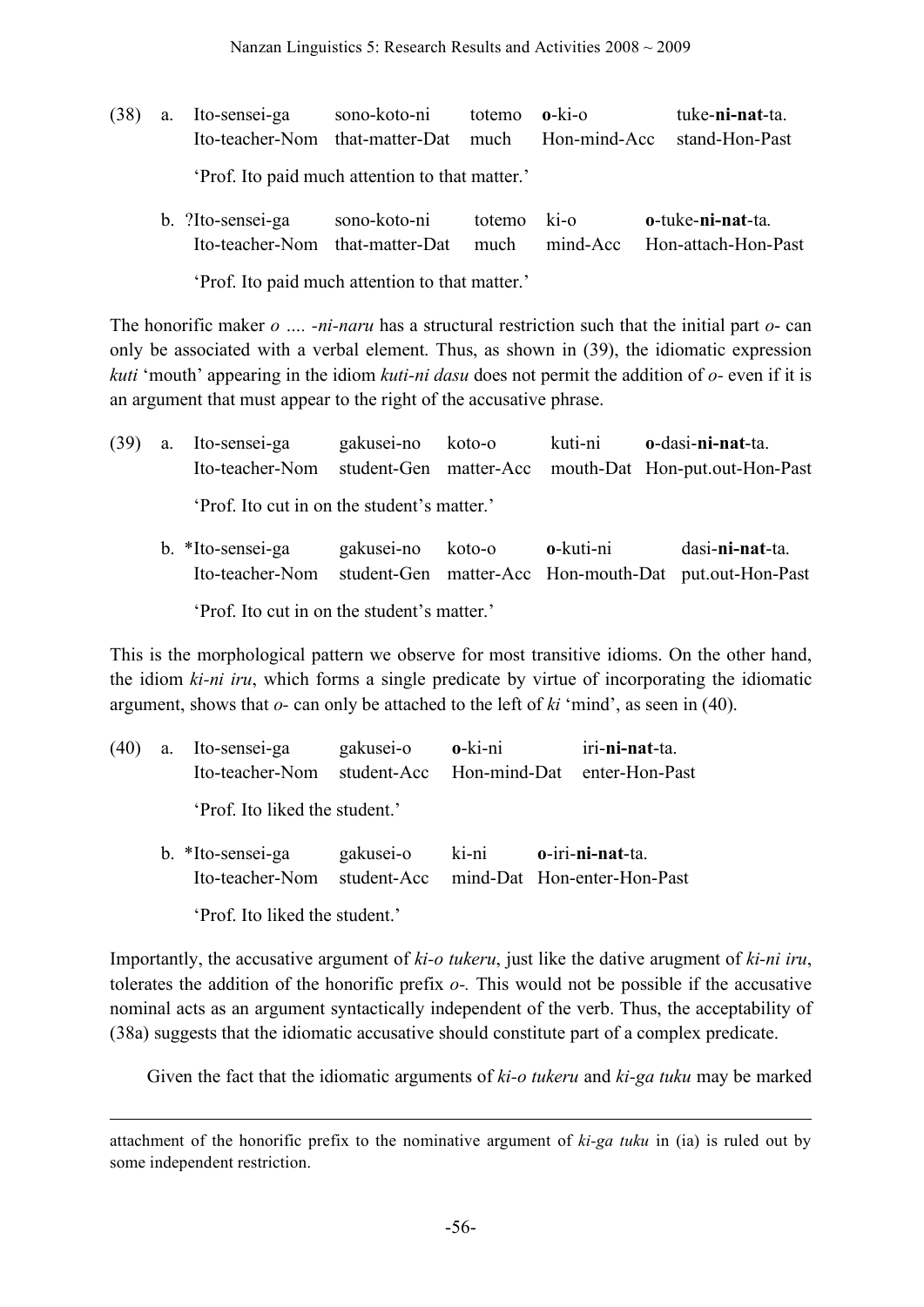with either verbal or nominal case under *kata*-nominalization, as seen in (34), we can conclude that the idioms have two options of placing their idiomatic arguments in constituent structure: the idiomatic arguments may stand in argument position, as in (35a), or may be incorporated into the verb, as in (35b).

The fact that *ki-o tukeru* forms a single predicate is reflected in the availability of a derived nominal as well. As seen in (41), just as *ki-ni iru* may be used as a derived nominal when the verb takes the adverbial form, so the adverbial form of *ki-o tukeru* can occur as a derived nominal.

|  | $(41)$ a. kodomo-no o-ki-ni-iri |  |                                 |           |  |
|--|---------------------------------|--|---------------------------------|-----------|--|
|  |                                 |  | child-Gen Hon-mind-Dat-enter    |           |  |
|  |                                 |  | 'the children's favorite'       |           |  |
|  | b. Soko-de ki-o-tuke-o          |  |                                 | si-nasai! |  |
|  |                                 |  | there-in mind-Acc-attach do-Imp |           |  |

'Do 'attention!' there.'

Importantly, in the derived nominals *(o-)ki-ni-iri* 'favorite' and *ki-o-tuke* 'attention', the verbal marking that appears on the idiomatic argument is retained.

| $(42)$ a. ki-ni | mind-Dat enter             | iru    | $\geq$        | ki-ni-iri<br>mind-Dat-entering  |
|-----------------|----------------------------|--------|---------------|---------------------------------|
| $h_{\perp}$     | $k$ i-o<br>mind-Acc attach | tukeru | $\rightarrow$ | ki-o-tuke<br>mind-Acc-attaching |

This does not happen if an idiomatic argument constitutes an element separate from the verb. If such an idiomatic expression appears in a derived nominal (while retaining an idiomatic meaning), it appears in the bare form—i.e. without case marking.

| $(43)$ a. |    | kuti-o<br>mouth-Acc extend | dasu           | > | kuti-dasi<br>mouth-extending |
|-----------|----|----------------------------|----------------|---|------------------------------|
|           |    | 'cut in'                   |                |   | 'cutting in'                 |
|           | b  | kokoro-ni<br>heart-Dat     | kakeru<br>hang | → | kokoro-gake<br>heart-hanging |
|           |    | 'keep  in mind'            |                |   | 'keeping in mind'            |
|           | c. | te-ga<br>hand-Nom          | kireru<br>cut  | > | te-gire<br>hand-cutting      |
|           |    | 'be through with'          |                |   | 'being through with'         |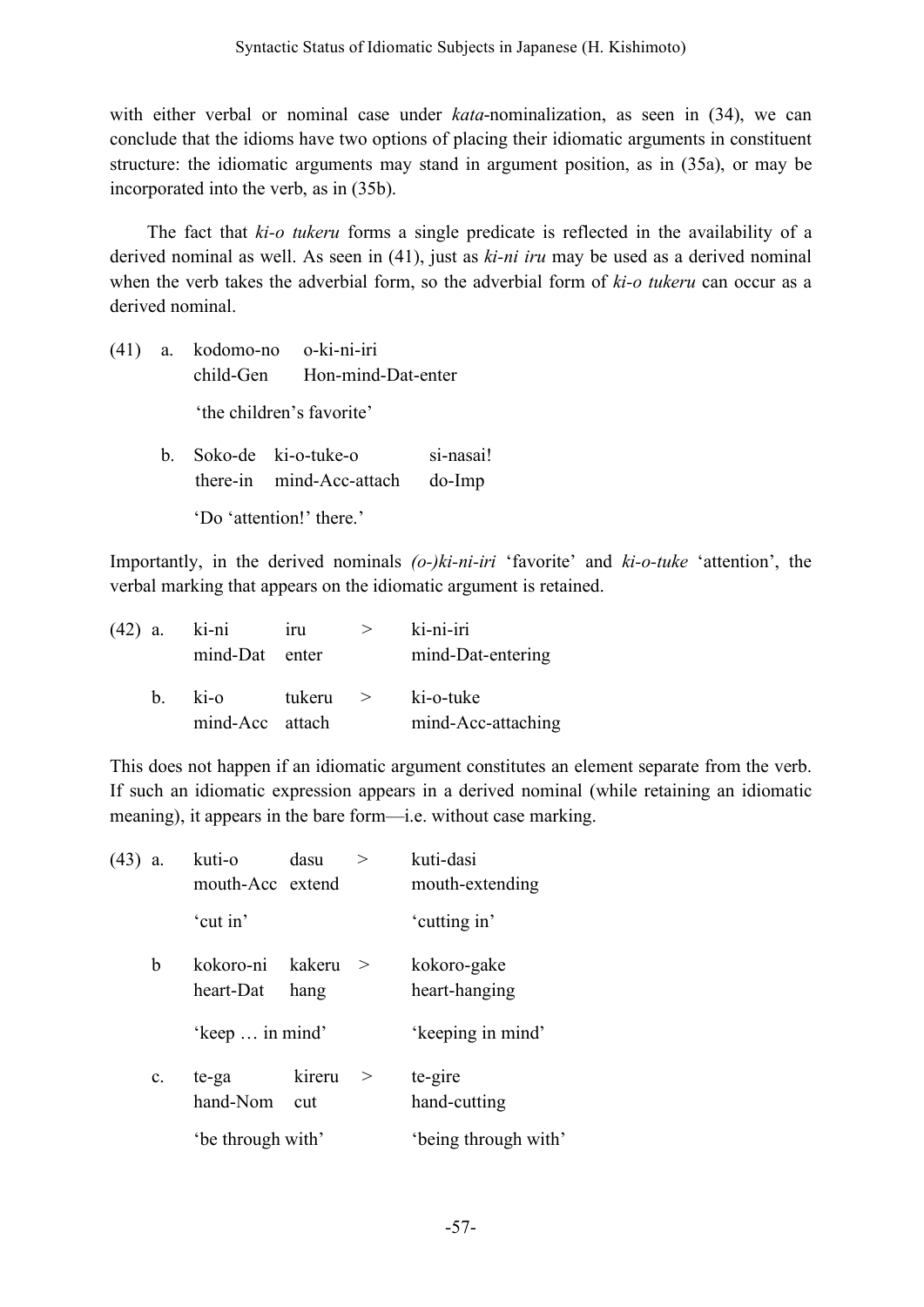As exemplified in (43), verbal case marking—regardless of its type—is not retained if the argument appears in a derived nominal. This state of affairs is expected, because there is no verbal head licensing this kind of marking in the derived nominals. Nevertheless, verbal marking is retained in the derived nominals in (40). This suggests that the entire idiom sequences of *ki-ni iru* and *ki-o tukeru* are rendered as single predicates—viz. the idiomatic argument becomes reanalyzed as forming part of a complex predicate by way of getting incorpoated into the verb.

With *ki-o tukeru* and *ki-ga tuku*, the entire idiomatic sequence may serve as a single predicate. The present analysis leads to the prediction that when the idiomatic argument of *kio tukeru* is incorporated into the verb, the honorific prefix *o-* will be attached to the argument. In this case, we would expect that the argument can be assigned only verbal marking under *kata*-nominalization. This is expectation is in fact correct.

| $(44)$ Ito-sensei-no                      | $o$ -ki-o/*-no                                   | tuke-ni-nari-kata |  |
|-------------------------------------------|--------------------------------------------------|-------------------|--|
|                                           | Ito-teacher-Gen Hon-mind-Acc/-Gen attach-Hon-way |                   |  |
| 'the way of Prof. Ito's paying attention' |                                                  |                   |  |

Example (44) shows that in the case of an idiomatic argument that forms part of a complex predicate, its verbal marking must be retained under *kata*-nominalization, even though it is a case marker that is normally changed to genitive case.

Recall now that in the idioms we saw in the previous section, the nominative-marked expressions are placed to the right of the dative phases, but the nominative arguments consistently receive nominal marking under *kata*-nominalization, as confirmed by the additional examples given in (45).

- (45) a. Ito-sensei-e-no keti-no/\*-ga tuki-kata Ito-teacher-to-Gen meanness-Acc/-Nom attach-way 'the way of criticizing Prof. Ito.'
	- b. Ano-hito-e-no tuki-no/\*-ga mawari-kata that-person-to-Gen attach-Gen/-Nom turn-way

'the way of that man's getting lucky'

It is should be clear now that the idiomatic arguments in (45), on the basis of which Kishimoto argues for the absence of subject-raising for idiomatic subjects, reside in the nominal-marking domain. Importantly, the nominalization data show that the arguments are not incorporated into the predicates. This suggests that the nominative-marked idiomatic arguments of *ki-ga tuku* and *tuki-ga mawaru* are located in the structural position where the internal arguments of unaccusative verbs are base-generated: that is, the idiomatic expressions counting as subjects remain in their base-generated direct object position without subject raising to Spec of TP, as suggested by Kishimoto (2009).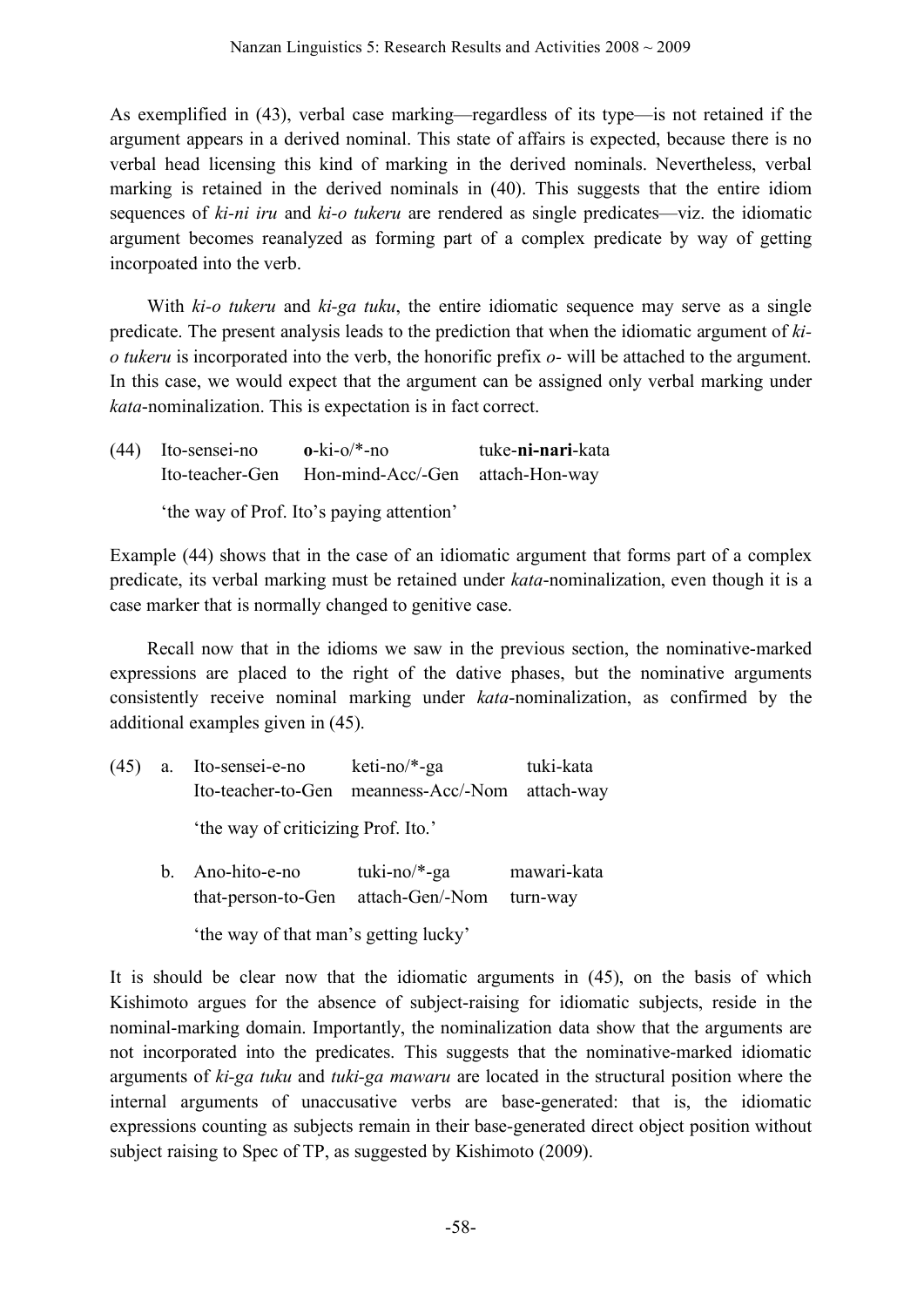## **4. Conclusion**

In Japanese, subjects included in idiomatic sequences do not undergo raising to Spec of TP. Kishimoto (2009) claims that when an idiomatic subject—which is interpreted noncompositionally—appears in a clause, the EPP requirement of TP is voided. As a possible alternative, it might be argued that the absence of subject raising should come from its constituting part of a complex predicate, but we have seen that this cannot be the case. On the basis of *kata*-nominalizations, it has been argued that idiomatic subjects which Kishimoto claims to show the absence of subject-raising are not incorporated into the verbs syntactically. The data provide evidence that idiomatic subjects remain vP internally, even if they are located in argument position without forming complex predicates.

## **References**

- Aoyagi, H. (1999) "On Association of Quantifier-like Particles with Focus in Japanese," in M. Muraki and E. Iwamoto eds., *Linguistics: In Search of the Human Mind - A Festschrift for Kazuko Inoue*, Kenkyusha, Tokyo, 24-56.
- Chomsky, N. (1981) *Lectures on Government and Binding*, Foris, Dordrecht.
- Fukui, N. (1986) *A Theory of Category Projection and Its Application*, Ph.D. dissertation, MIT.
- Fukui, N. (1995) *Theory of Projection in Syntax*, CSLI and Kurosio, Stanford and Tokyo.
- Harada, S.-I. (1971) "*Ga-no* Conversion and Ideolectal Variations in Japanese," *Gengo Kenkyu* 60, 25-38.
- Harada, S.-I. (1976) "Honorifics," in M. Shibatani ed., *Syntax and Semantics* 5: *Japanese Generative Grammar*, Academic Press, New York, 499-561.
- Kishimoto, H. (2001) "The Role of Lexical Meanings in Argument Encoding: Double Object Verbs in Japanese," *Gengo Kenkyu* 120, 35-65.
- Kishimoto, H. (2005) *Toogokoozoo-to Bunpookankei*, Kurosio, Tokyo.
- Kishimoto, H. (2006) "Japanese Syntactic Nominalization and VP-internal Syntax," *Lingua* 116, 771- 810.
- Kishimoto, H. (2008) "Ditransitive Idioms and Argument Structure," *Journal of East Asian Linguistics* 17, 141-179.
- Kishimoto, H. (2009) "Subject Raising in Japanese," *Proceedings of the Fifth Workshop on Altaic Formal Linguistics*, *MIT Working Papers in Linguistics* 58, 225-240*.*
- Kitagawa, Y. (1986) *Subjects in Japanese and English*, Ph.D. dissertation, University of Massachusetts, Amherst.
- Kuroda, S.-Y. (1988) "Whether We Agree or Not: A Comparative Syntax of English and Japanese," in W. Poser ed., *Papers from the Second International Workshop on Japanese Syntax*, CSLI, Stanford, Calif., 103-43.
- Kuroda, S.-Y. (1992) *Japanese Syntax and Semantics*, Kluwer, Dordrecht.
- Koopman, H. and D. Sprotiche (1991) "The Position of Subjects," *Lingua* 85, 211-258.
- Martin, S. (1975) *A Reference Grammar of Japanese*, Yale University Press, New Haven.